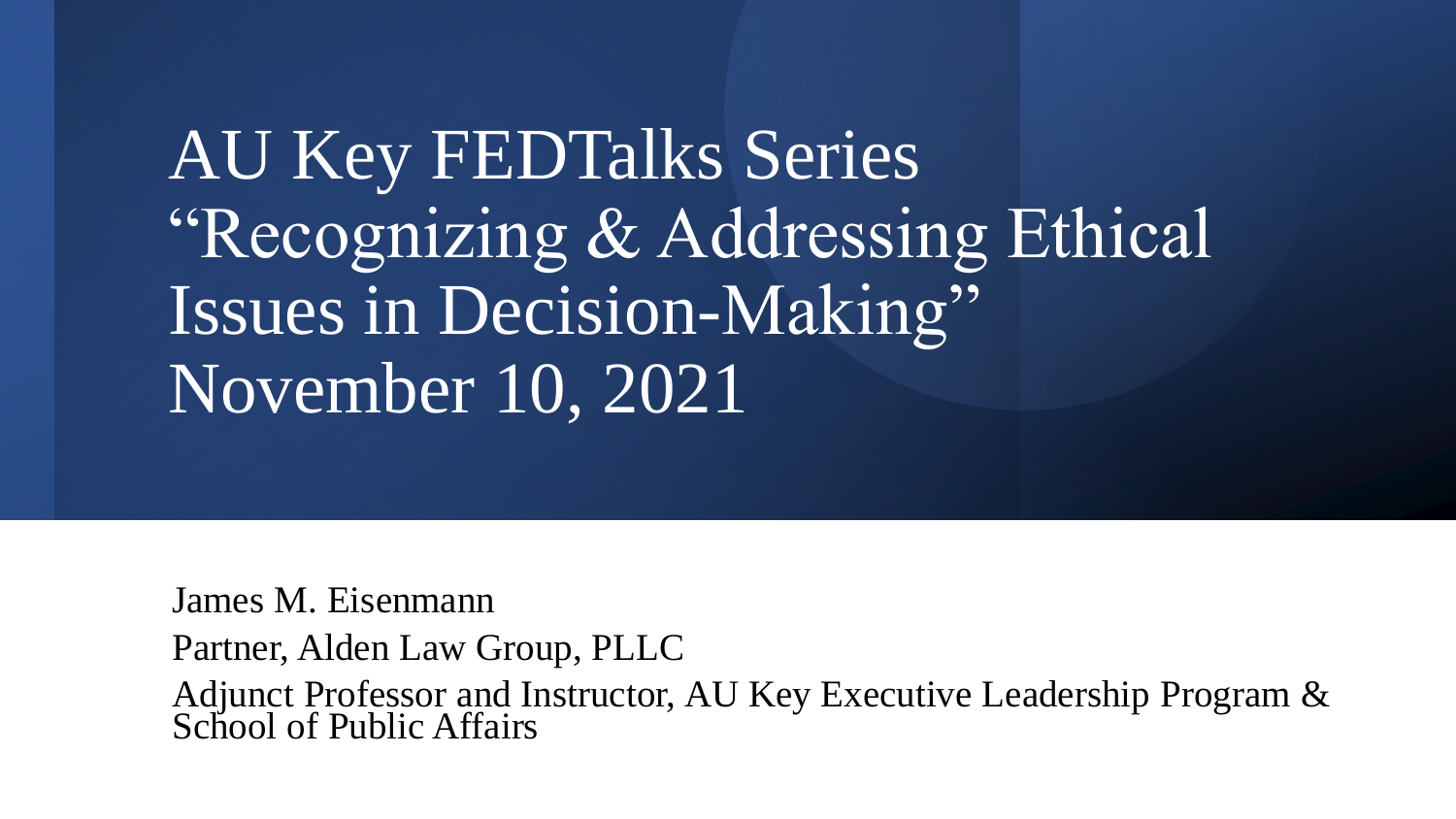

## Our Path

- Identifying/recognizing ethical issues
- Resolving ethical issues/making decisions that involve ethical issues
- Creating a culture of ethical decisionmaking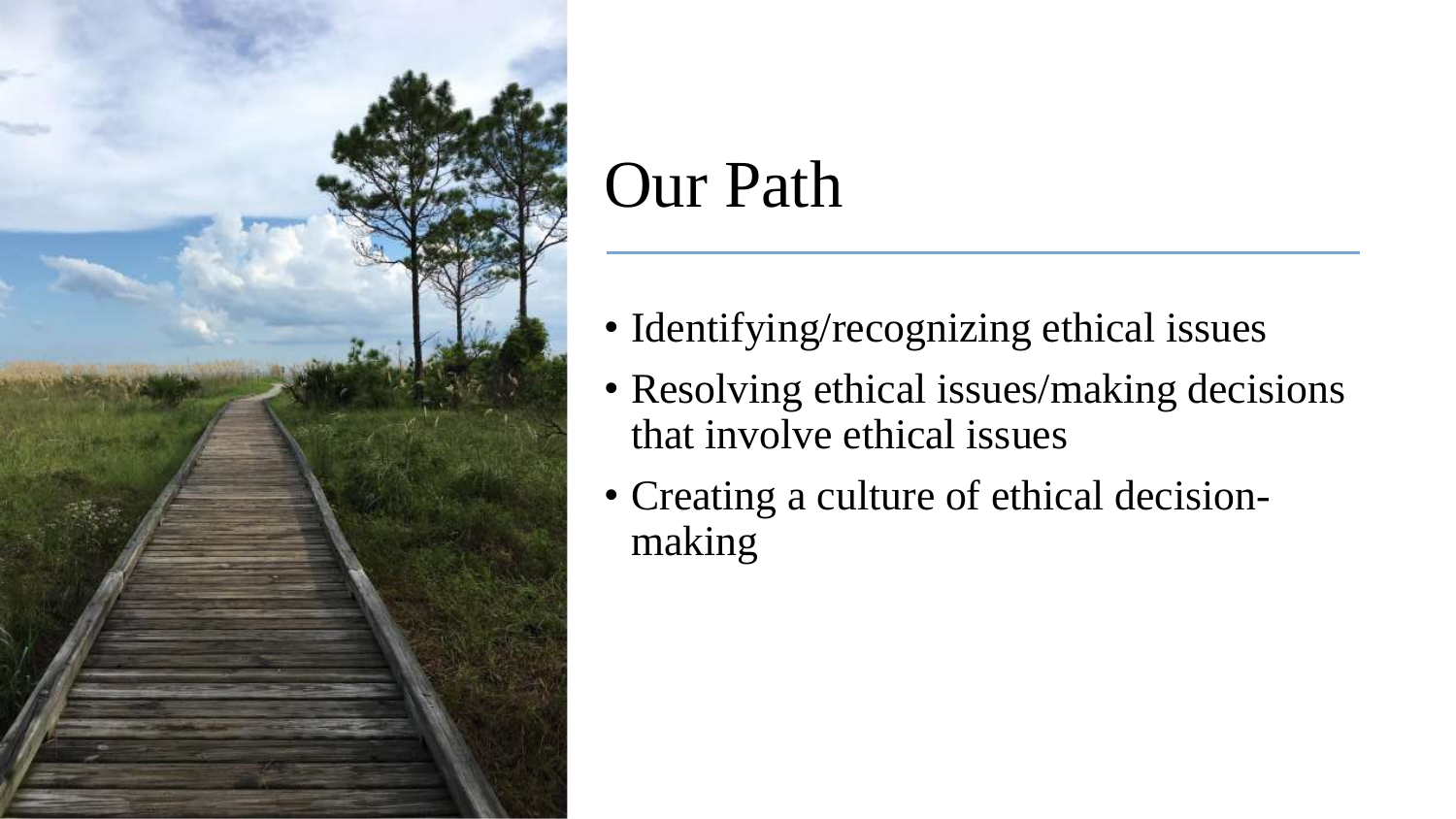## Common ethical issues

- The clerk at the grocery store gave me too much change. Do I return it? Does it matter how much it is? What if it is \$10? Or 50 cents?
- In the mall parking lot, I side-swiped someone else's car. No one saw me do it. Do I leave a note?
- I'm playing golf and I commit a rules infraction that no one else notices. Do I report myself? Does it matter that I do not think I have benefitted from the infraction?
- Your co-worker claims to have received the covid vaccine. You know they are not and are using fake documentation. Do you report them?
- A train is barreling down the tracks. One track has 5 workers who do not notice the train and will surely be killed. But you can flip a switch and the train will switch to a different track saving the 5 workers. But by flipping that switch the train moves to a different track where a child is playing and who will be killed. There is no time to warn either the child or the workers. What do you do? ("The Trolley Problem")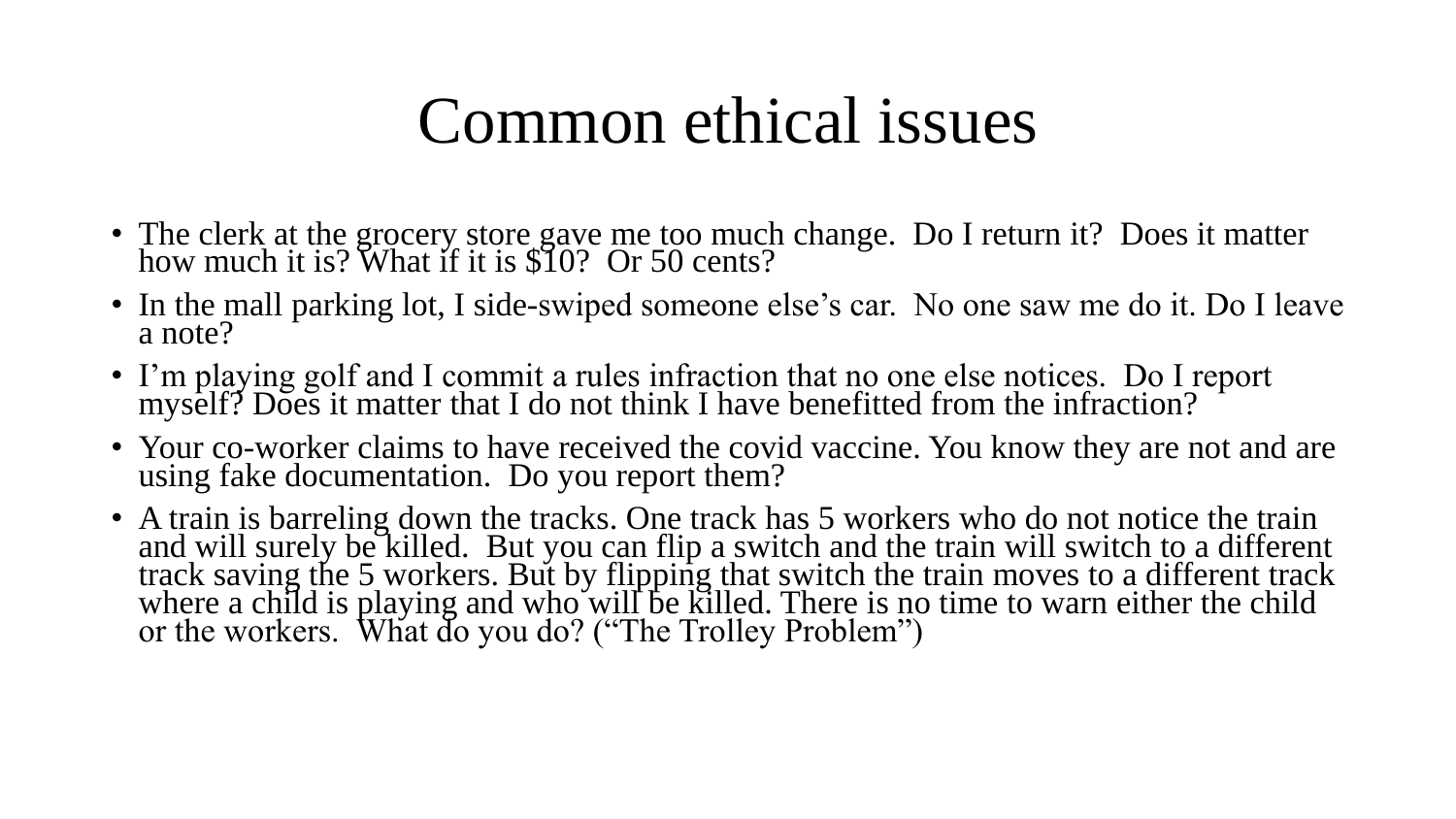*Why do we care* about recognizing ethical issues and making ethical decisions?

Ethical decisions:

- Engender trust and loyalty
- Root of future good decision-making
- Promote the greater good
- Promotes following rules and doing the right thing
- Demonstrate fairness and respect
- Consider others beyond yourself
- Empowers others to do the same
- How you are evaluated as a person and a leader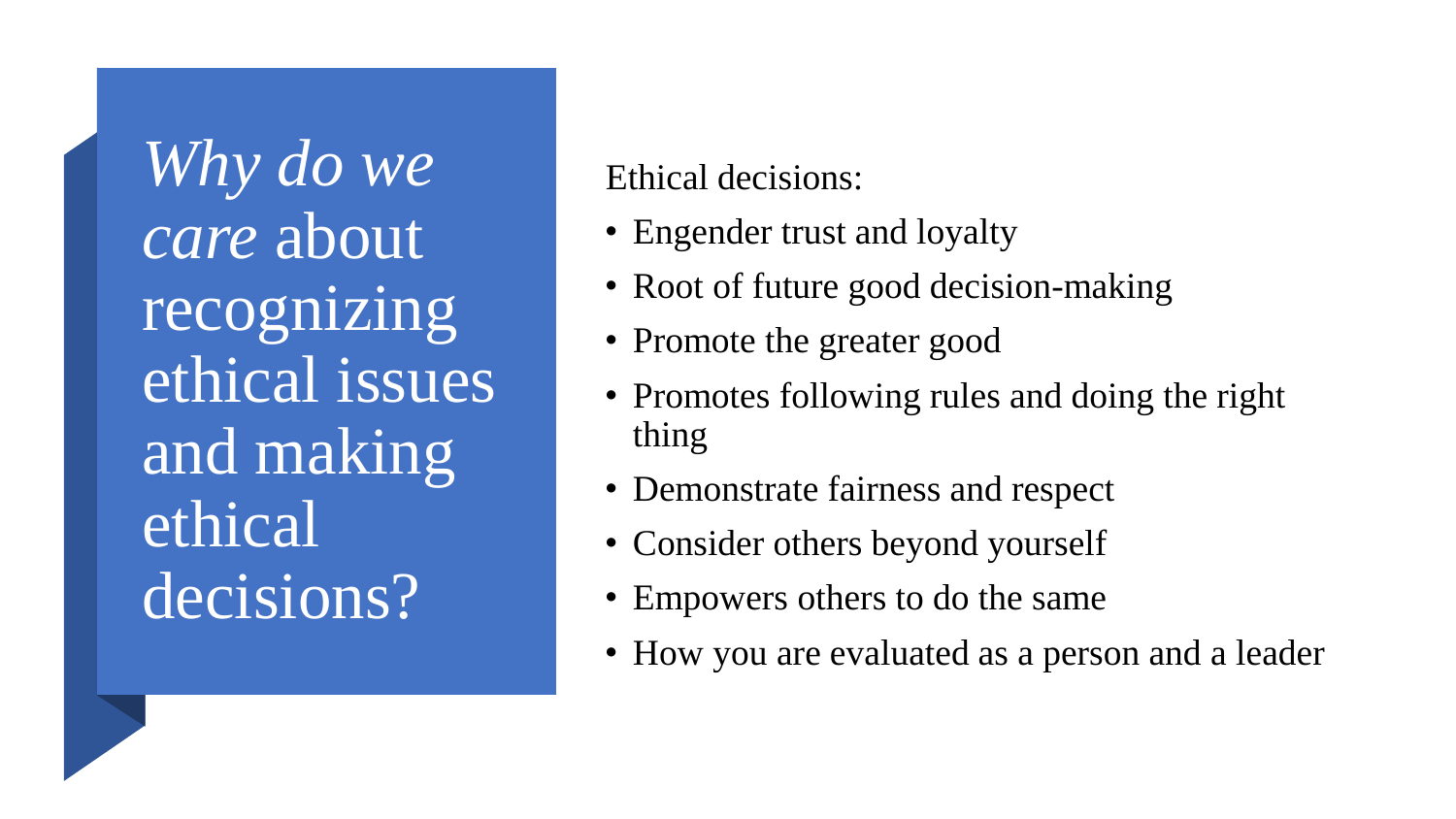### Ethics

A set of rules or code of conduct/behavior for an organization or profession

- Government ethics
- Scientific ethics
- Attorney ethics
- Medical ethics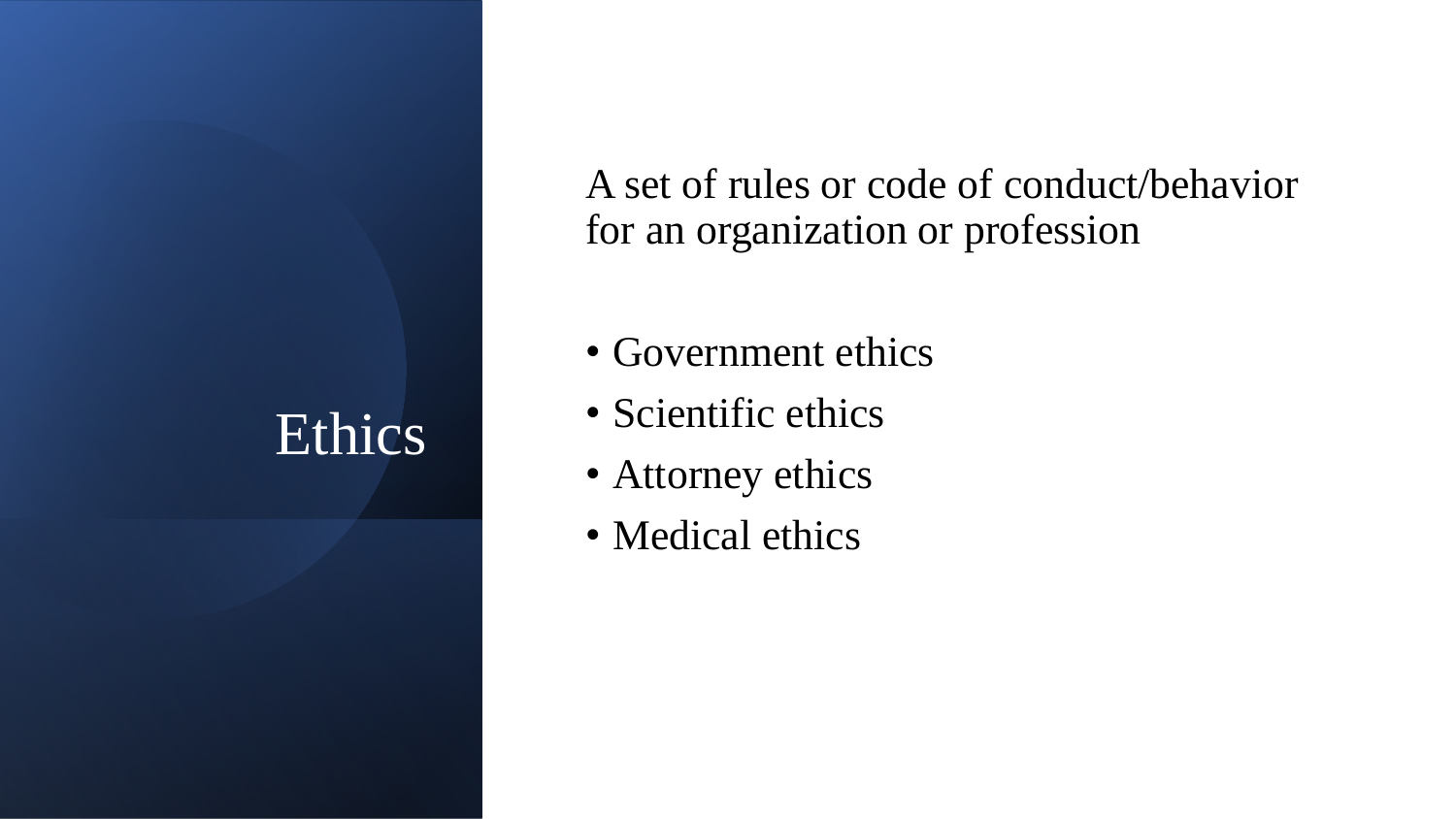#### Ethics

- The rules of conduct recognized in respect to a particular class of human actions or a particular group or culture.
- Baseline for understanding right and wrong for a particular group
- Rules or standards governing conduct by which we live our lives
- What society believes is right and wrong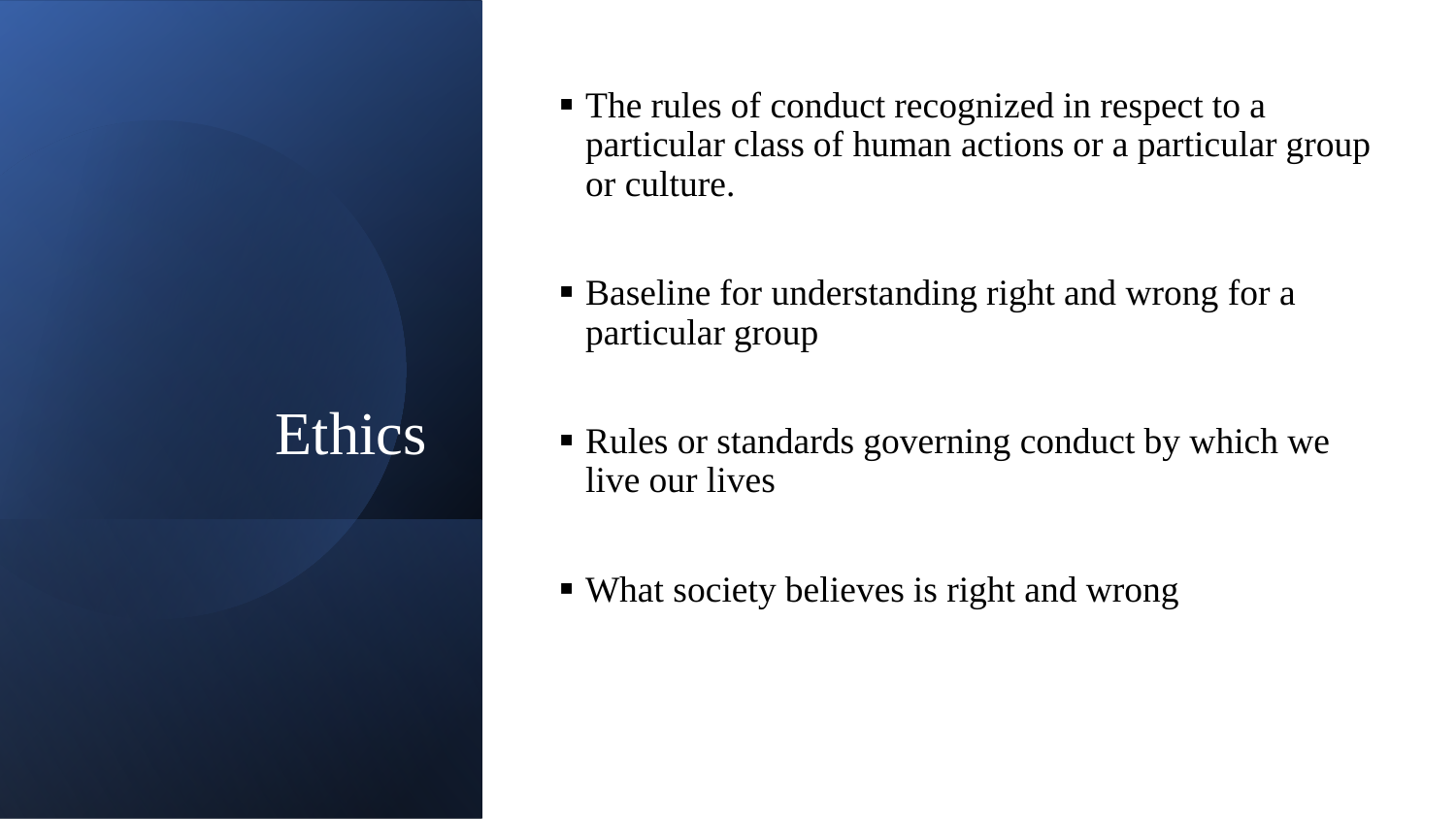#### Government Ethics

#### [Merit System Principles](https://www.mspb.gov/meritsystemsprinciples.htm)

• [5 U.S.C. §](https://uscode.house.gov/view.xhtml?req=(title:5%20section:2301%20edition:prelim)%20OR%20(granuleid:USC-prelim-title5-section2301)&f=treesort&edition=prelim&num=0&jumpTo=true) 2301

[Prohibited Personnel Practices](https://www.mspb.gov/ppp/ppp.htm)

• [5 U.S.C. §](https://uscode.house.gov/view.xhtml?req=(title:5%20section:2302%20edition:prelim)%20OR%20(granuleid:USC-prelim-title5-section2302)&f=treesort&edition=prelim&num=0&jumpTo=true) 2302

[Office of Government Ethics](https://www.oge.gov/)

• [5 C.F.R. Part 2635](https://gov.ecfr.io/cgi-bin/text-idx?SID=d05e833765bbaf451c5a34c69cf78ab3&mc=true&node=pt5.3.2635&rgn=div5)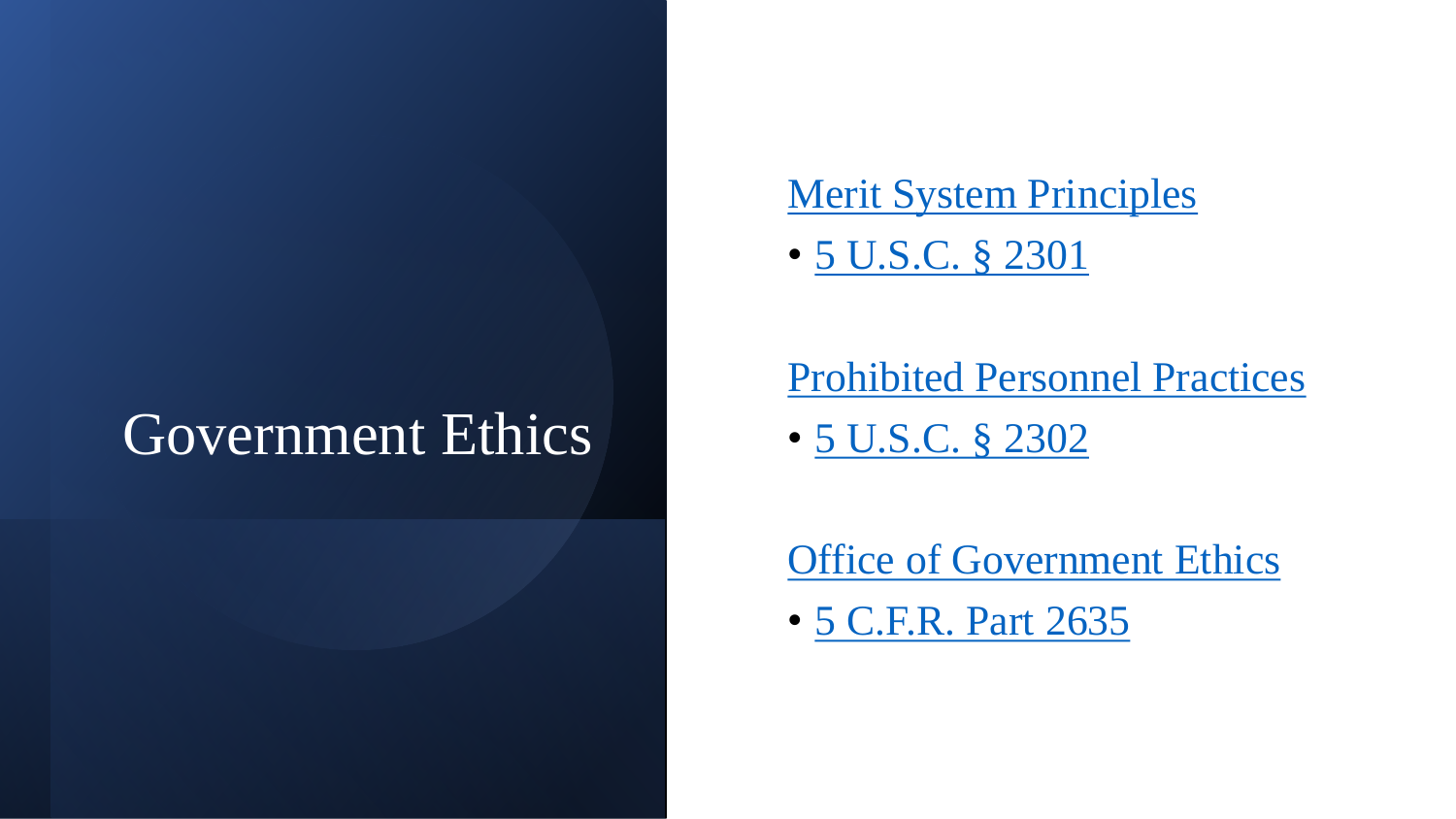#### *"Public service is a public trust"*

Each employee has a responsibility to the United States Government and its citizens to place loyalty to the Constitution, laws and ethical principles above private gain. To ensure that every citizen can have complete confidence in the integrity of the Federal Government, each employee shall respect and adhere to the principles of ethical conduct …

5 C.F.R. § 2635.101(a)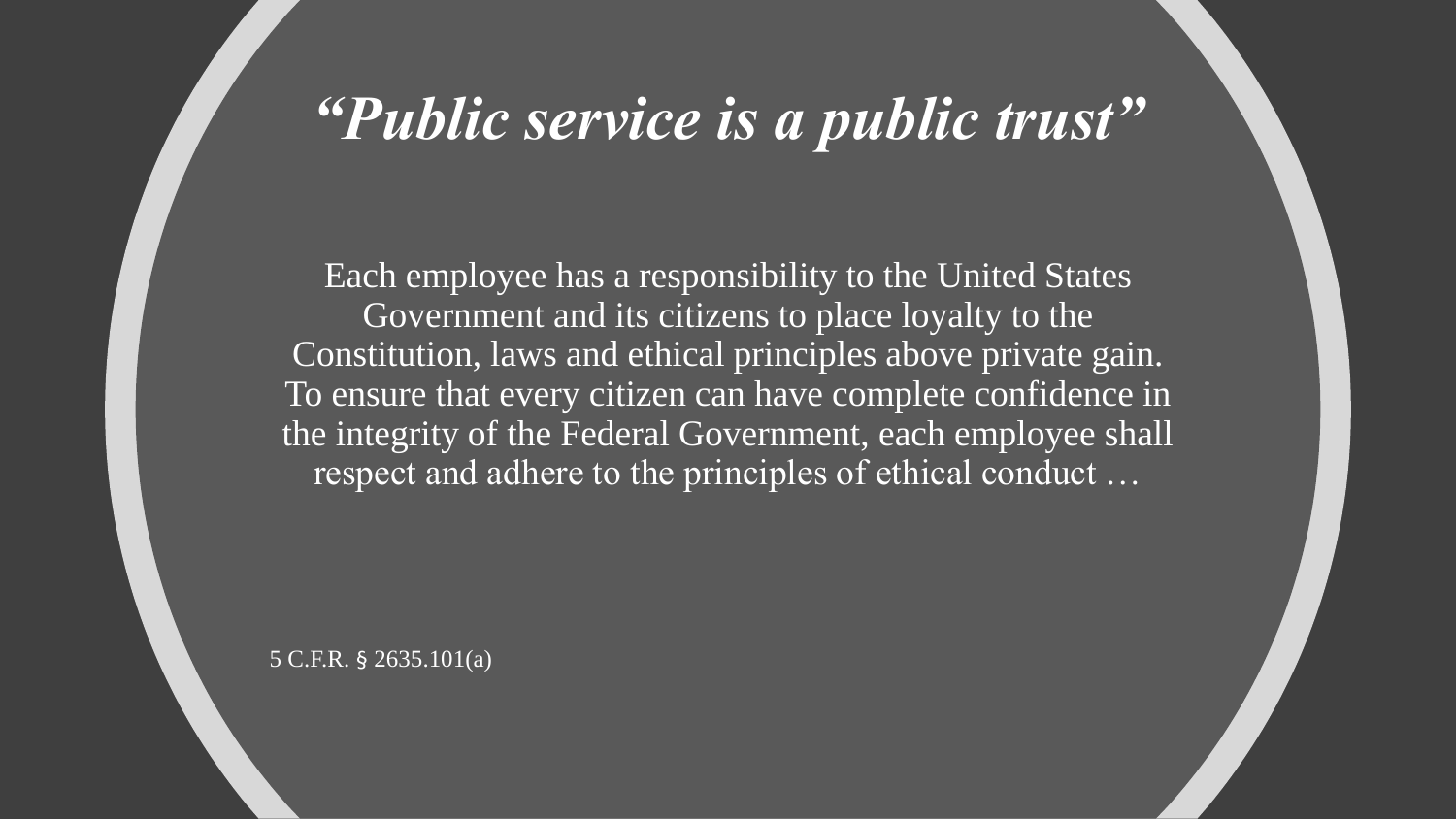#### *Why* do you need to be able to recognize and address ethical issues?

- Ethical dilemmas lurking in nearly every difficult decision you face
- Must be able to recognize the ethical issue and have the decisionmaking experience and framework to make ethically-bound decisions
- Ethical decision making is based on core character behaviors and values – honesty, respect, responsibility, fairness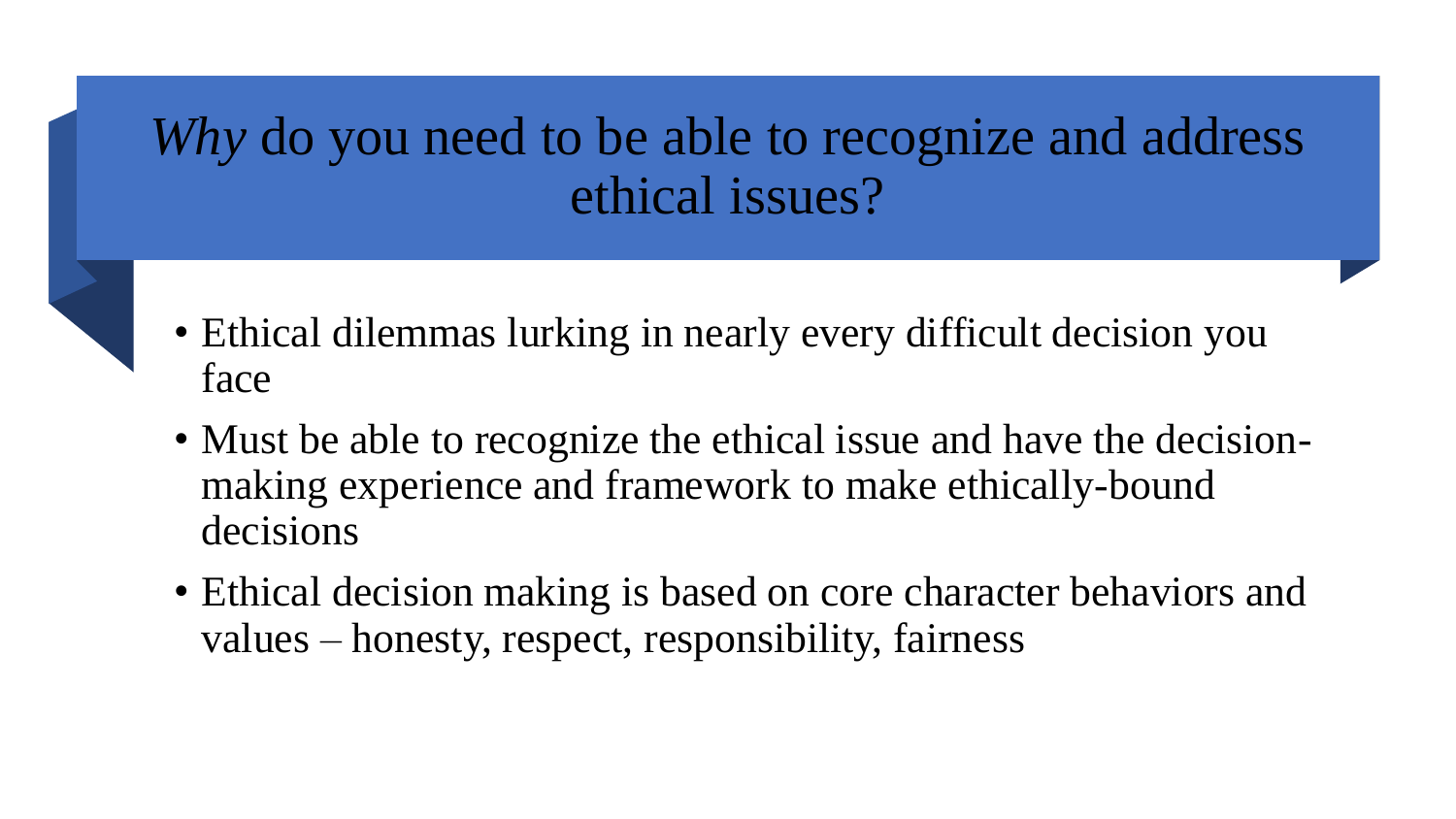#### Ethical decisionmaking framework

- 1. Identify the ethical issue/dilemma
- 2. Identify the relevant facts/data
- 3. Identify possible options and consequences of each
- 4. Make a decision
- 5. Communicate/implement the decision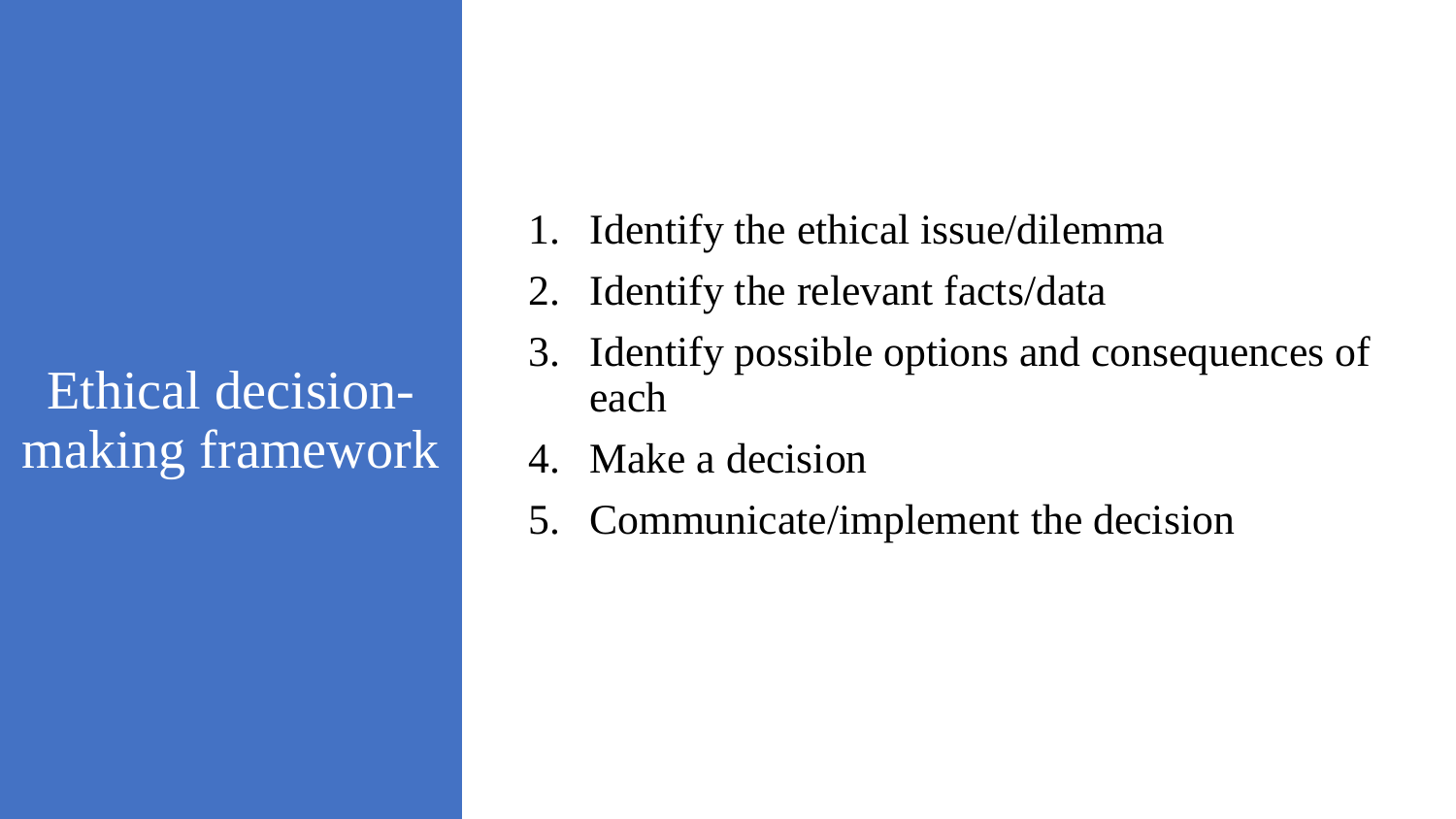Step 1: Identify the ethical issue/problem

- What ethical rules apply?
	- Government ethics
	- Procurement ethics
	- Financial ethics
- Is there a clear answer?
- •Even if there is, there is still the question of "should" versus  $\lq^{\mathfrak{c}}$  can"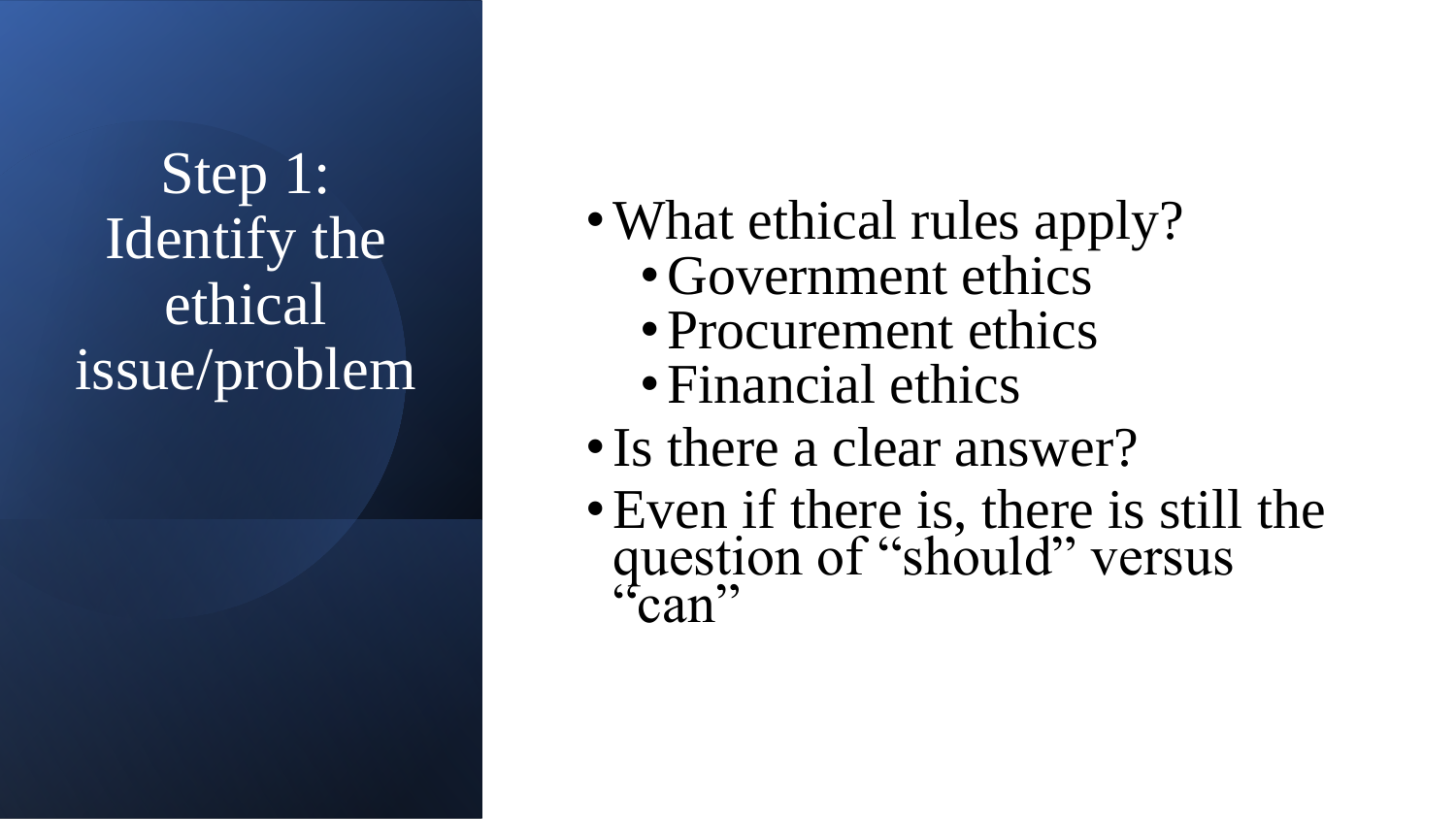How to recognize ethical issues?

- Need to be attuned to ethics and moral questions
- Educate yourself about applicable ethical rules
- What are the principles behind the rules
- Intuition the starting point.
- Ask does something about this situation not feel right? Does it feel wrong?
- Is there an emotional uneasiness to the situation?
- If it is a difficult question or hard to figure out, then could be an ethics issue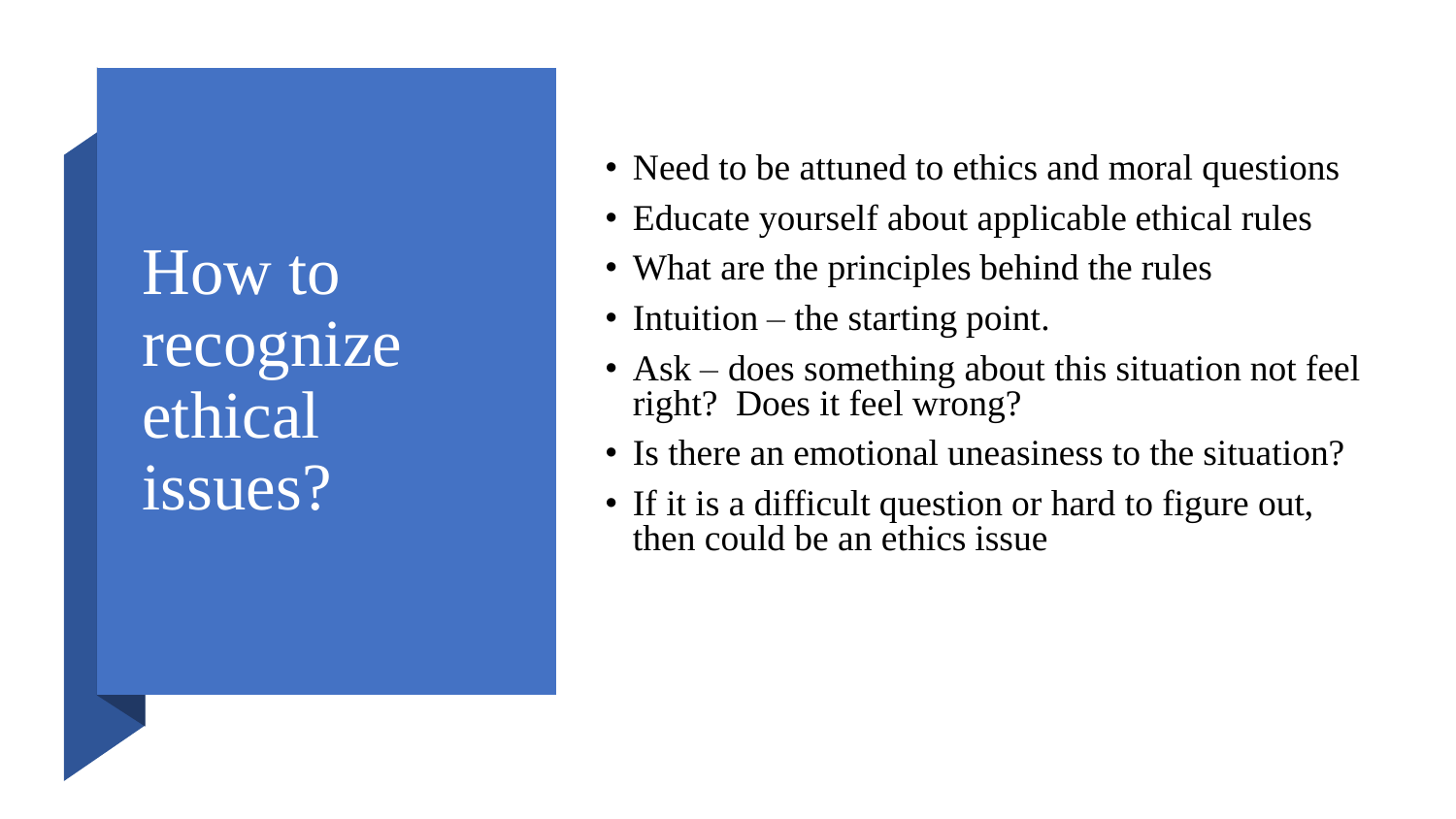Step 1: Identify the ethical issue/problem …

- •But most ethical issues are not about right vs. wrong
- •*Right vs. Right*
- Clash of core values/principles
- •Ethical dilemma
- situation in which two moral principles conflict with one another.
- conflict between alternatives where, no matter what a person does, some ethical principle will be compromised.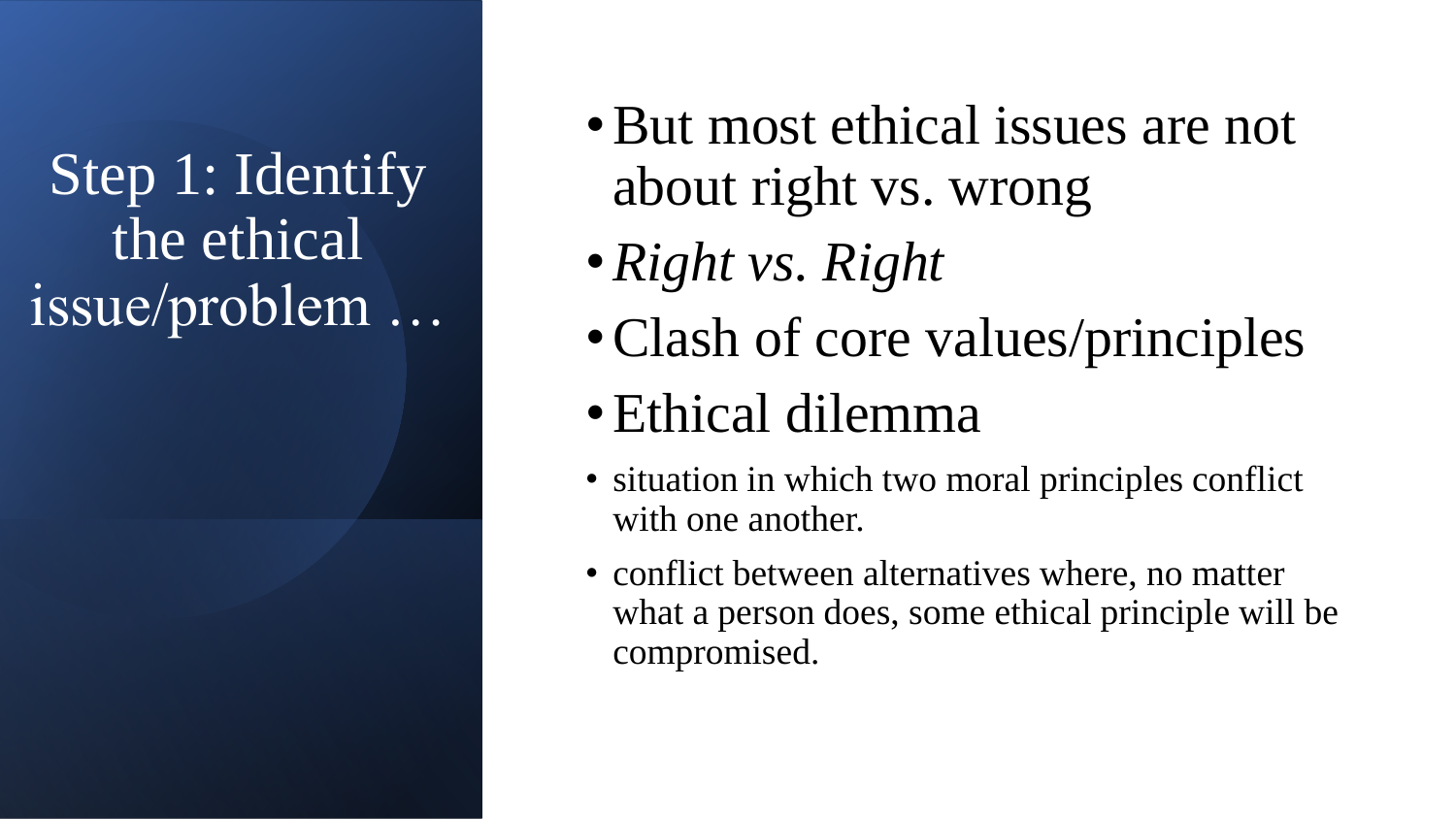#### Clash of Core Values/Principles

➢Truth vs. Loyalty ➢Individual vs. Community ➢Short Term vs. Long Term

➢Justice vs. Mercy









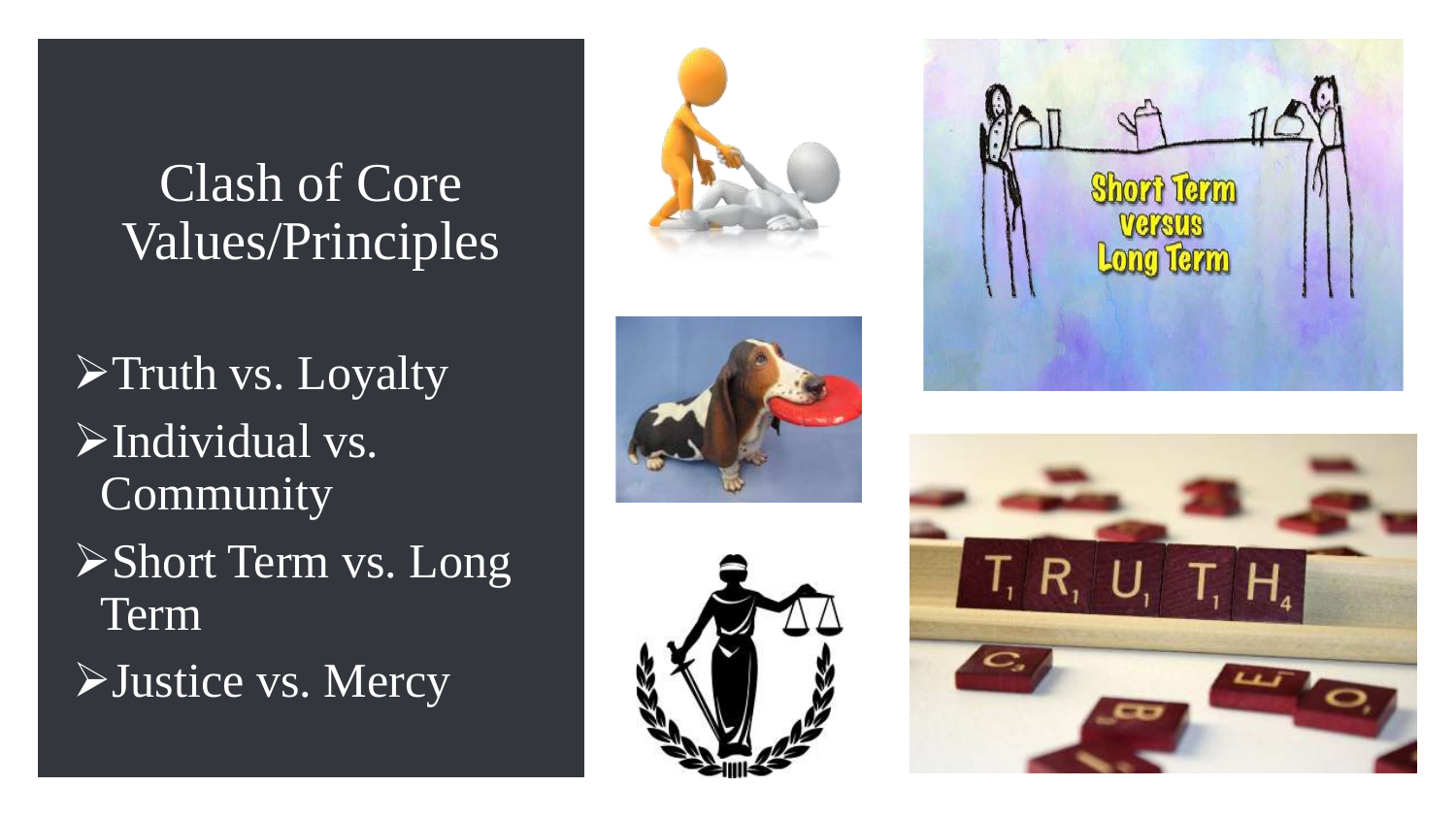Truth vs. Loyalty **Truth:** The obligation to pass on information to others, especially when they have a right to know.

vs.

#### **Loyalty:** The obligation to be faithful in allegiance to another individual, group, institution, or state.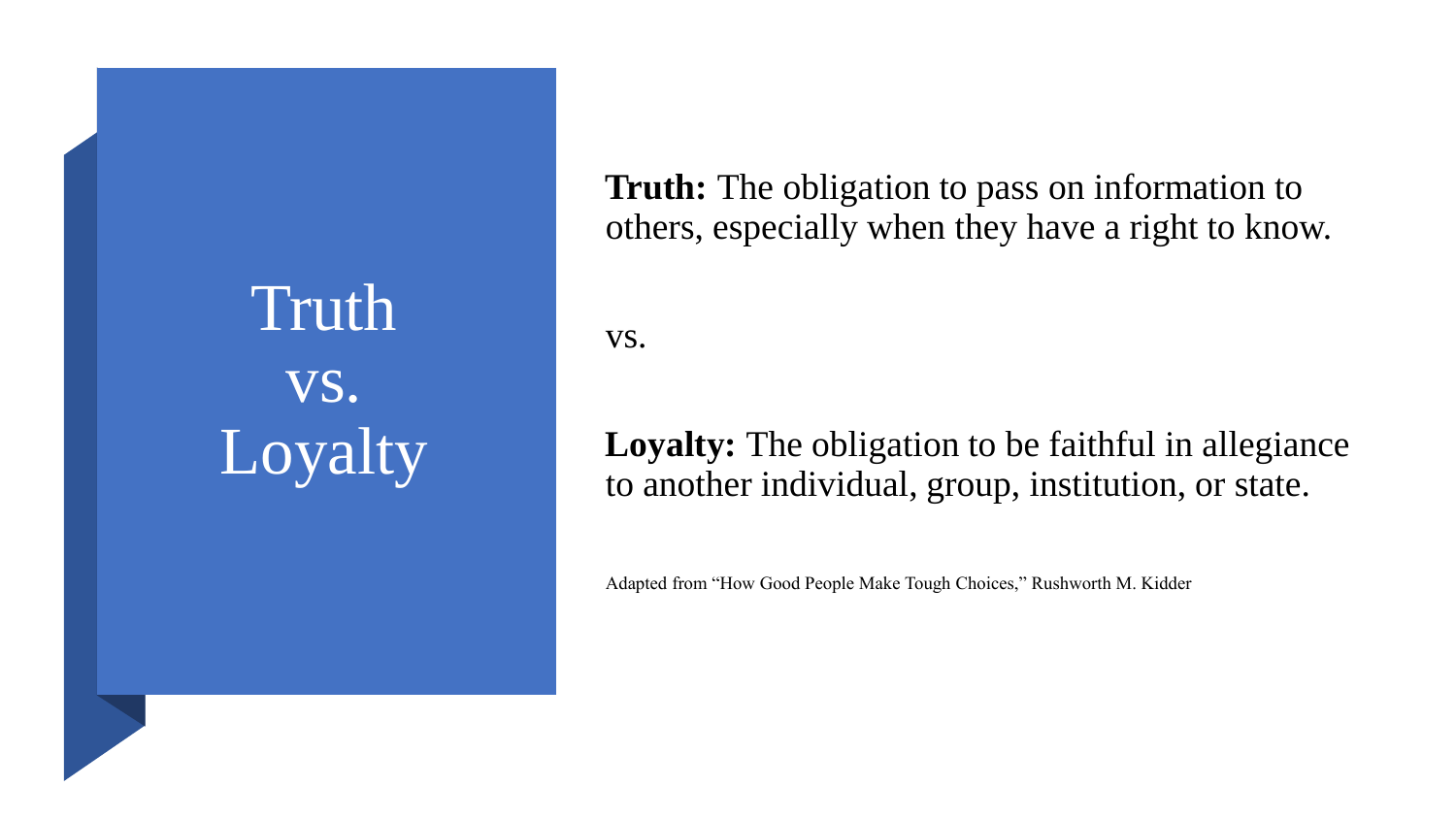## Individual vs. Community

**Individual:** The obligation to address the specific needs of an individual, often due to unique circumstances.

vs.

**Community:** The obligation to address the needs of a larger aggregate of individuals, often seeking to achieve the greatest good for the greatest number.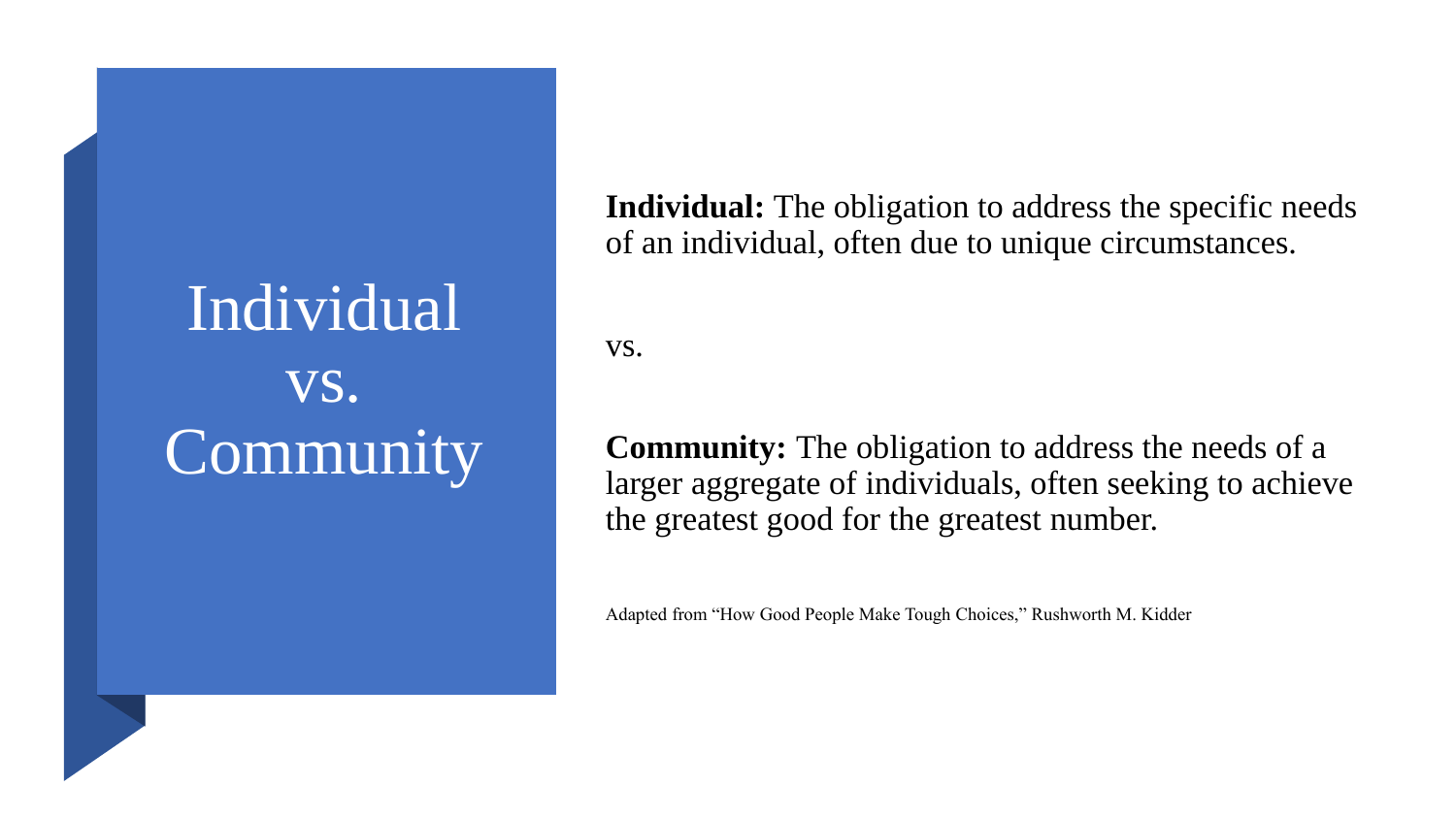Short term vs. Long term **Short Term:** The obligation to address immediate problems or needs, often without regard to longer term consequences.

vs.

**Long Term:** The obligation to make decisions that effectively address problems in the future. This may necessitate some form of immediate sacrifice.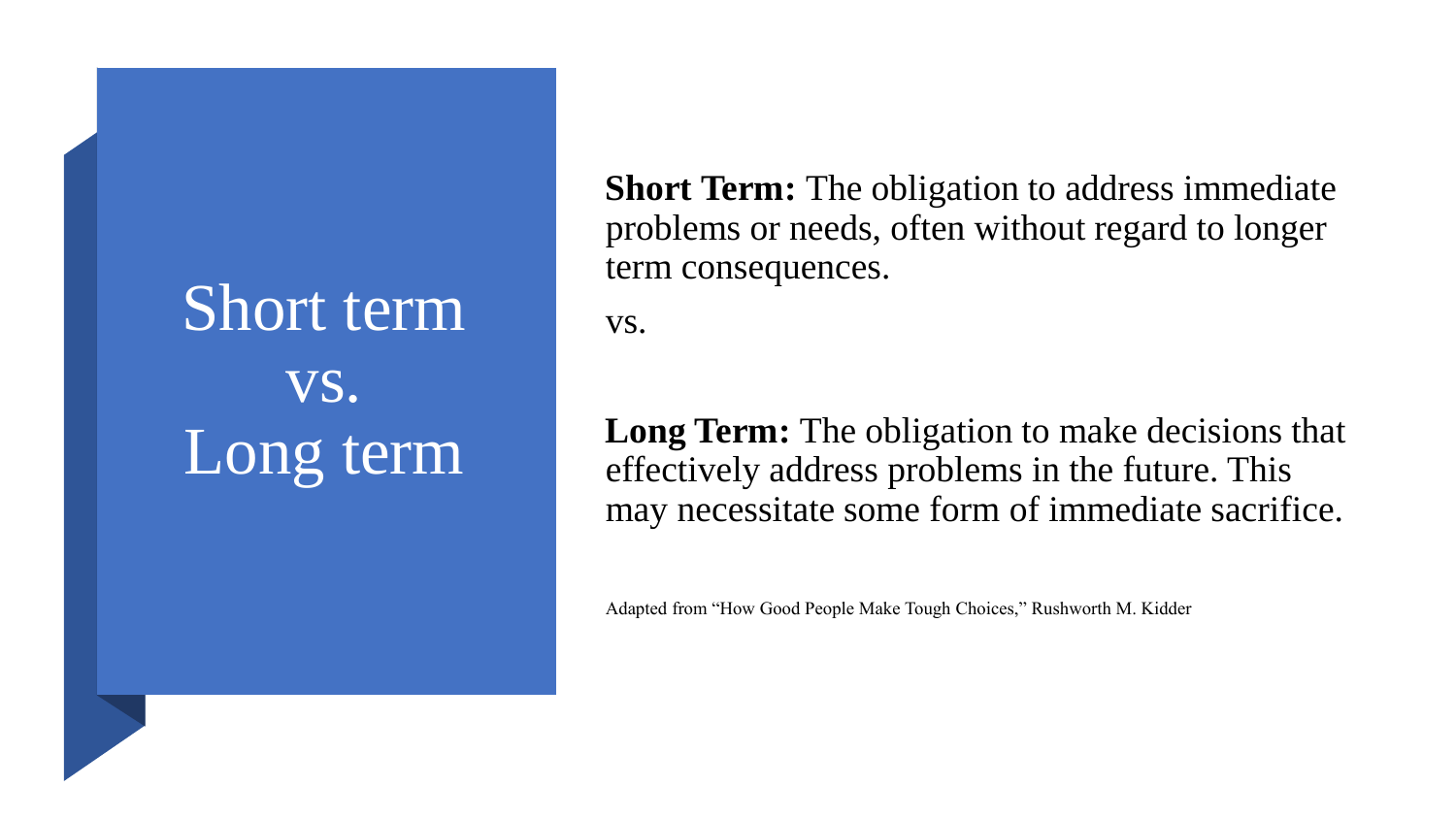**Justice** vs. Mercy

**Justice:** The obligation to impartially administer policy or law to determine rewards or punishment. In its distributive form, justice refers to a fair share of rewards, sacrifice, or punishment.

vs.

#### **Mercy:** The obligation to exhibit compassion in a way that forbears punishment.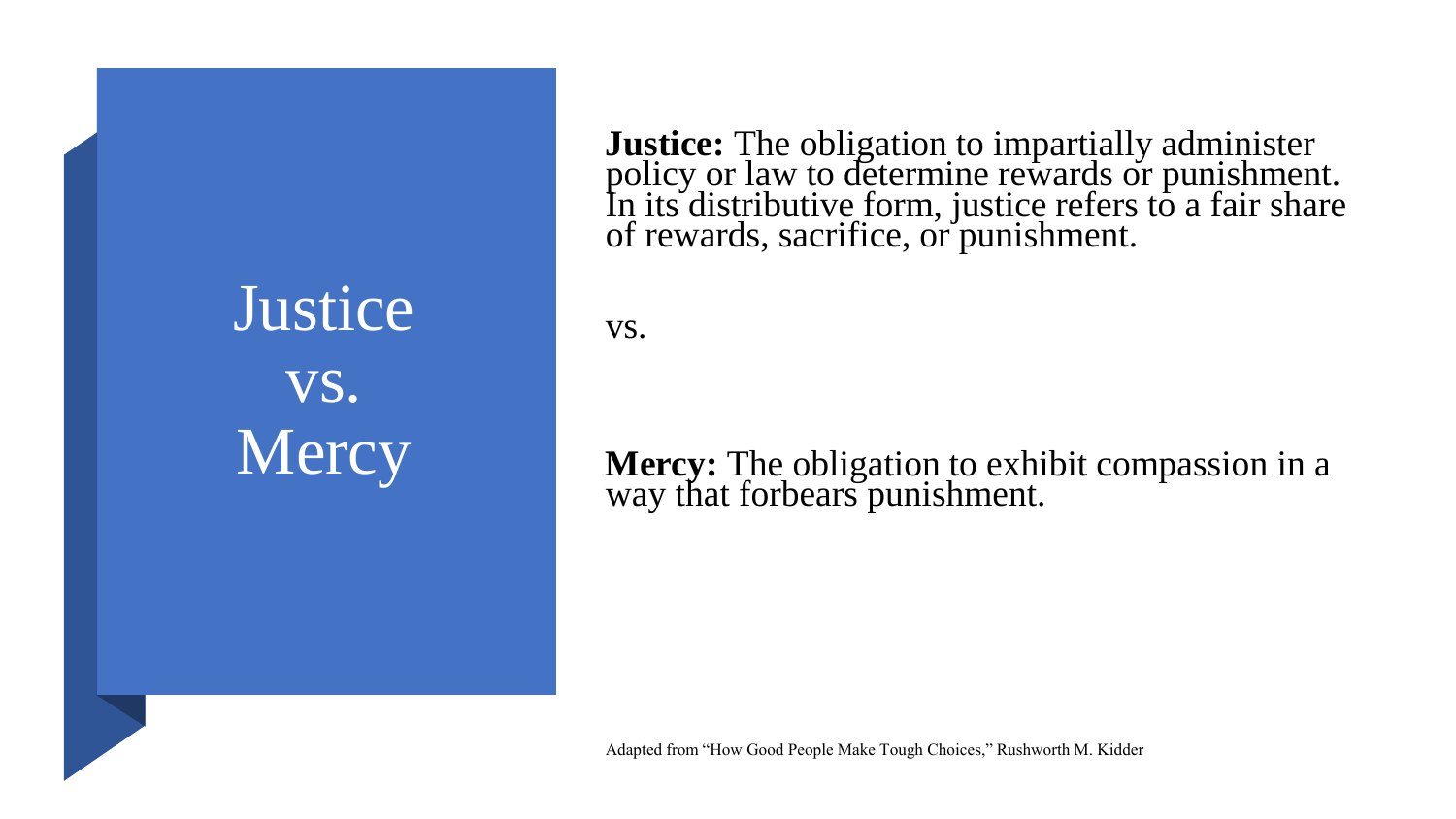Step 1: What is the nature of the issue/problem?

- Which core values are at play?
- Is it a crisis?
- Budgetary/Financial?
- Public health?
- Who are the parties involved?
	- Public?
	- Employees?
	- Other stakeholders?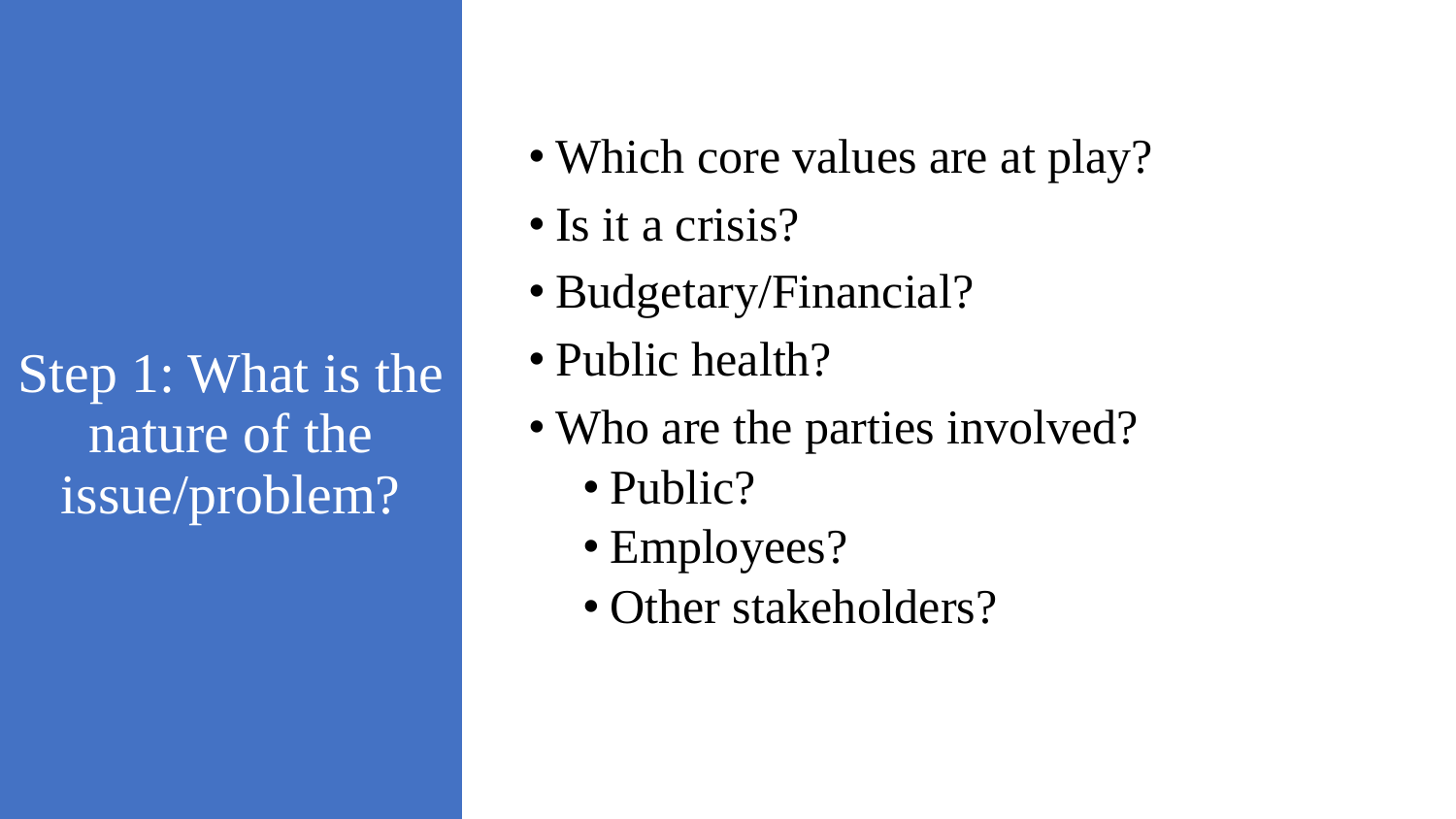## Washington DC Metro – March 15, 2016

- What happened on that day?
- What precipitated that action?
- What is the nature of the ethical issue?
- What are its dimensions?
- What core values were at play?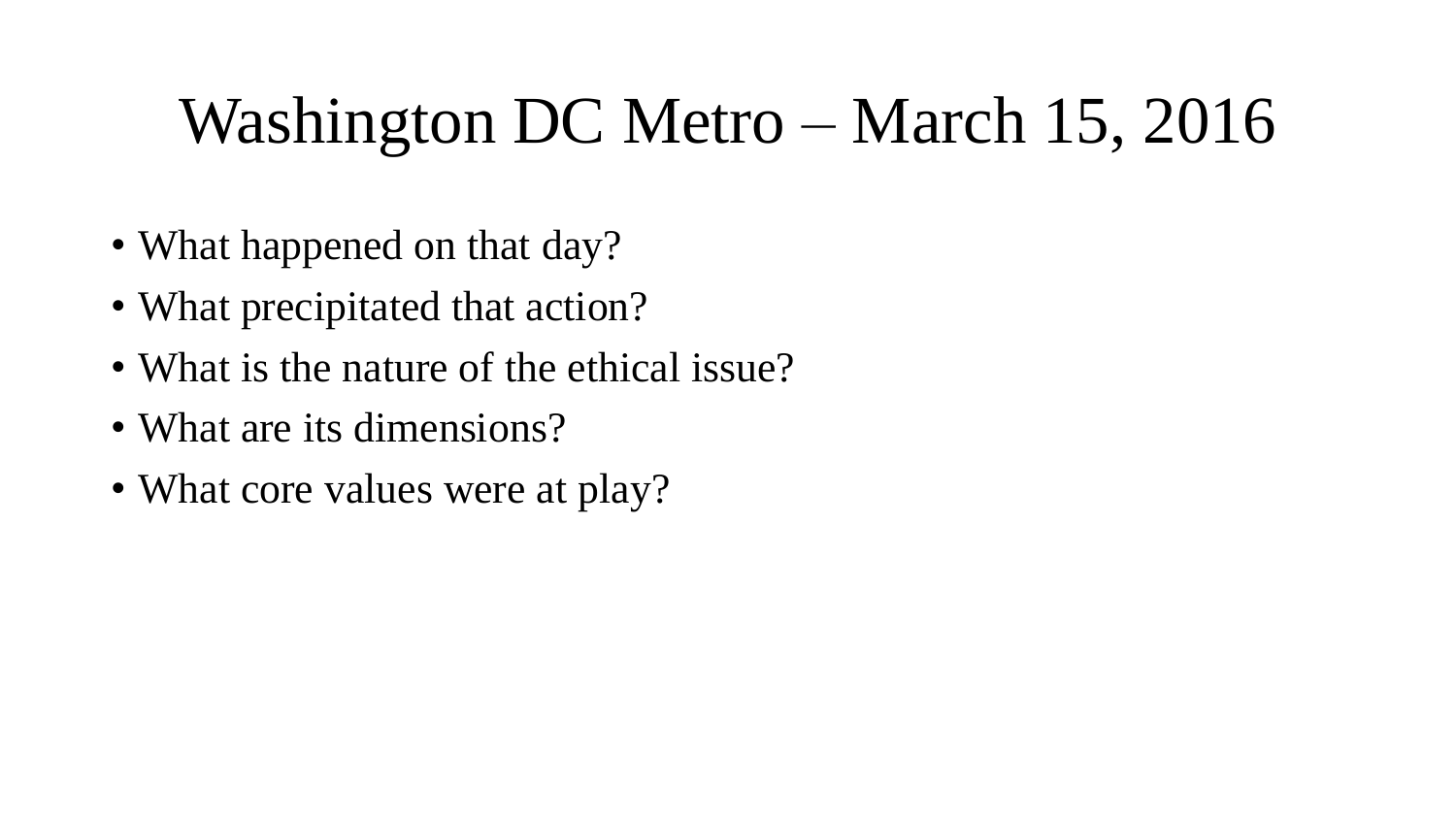Step 2: Identify the relevant facts/information

- Gather information
- •Different sources
- •Reports
- •Stakeholders
- •Employee groups
- •Peers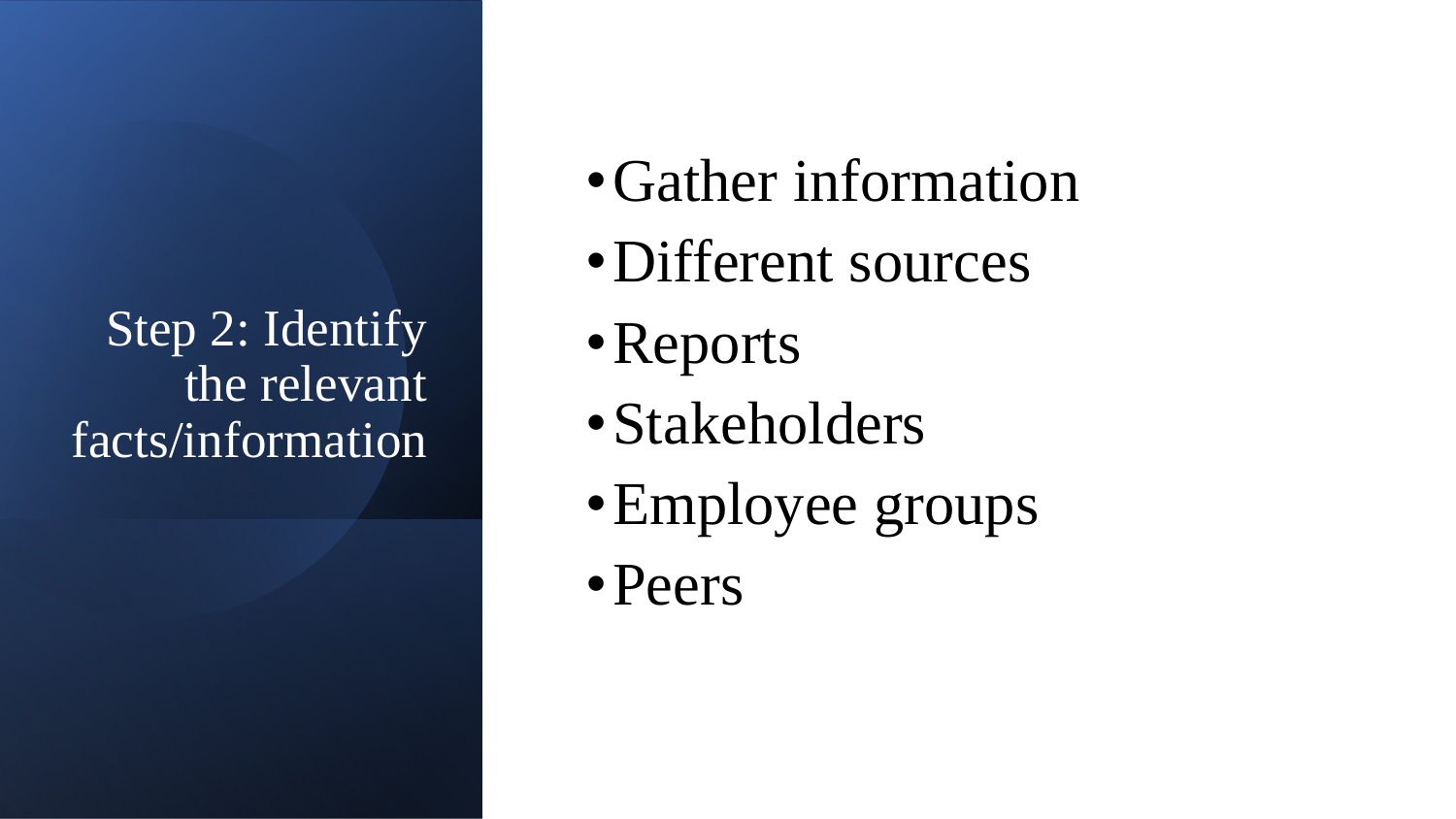## Step 3: Identify possible options

- Identify possible consequences of each option
- Option could be to do nothing - at this point
- Consult with different groups/stakeholders/trusted advisor
- Consider what are the ethical values you are upholding
- Practice explaining/announcing your decision before actually deciding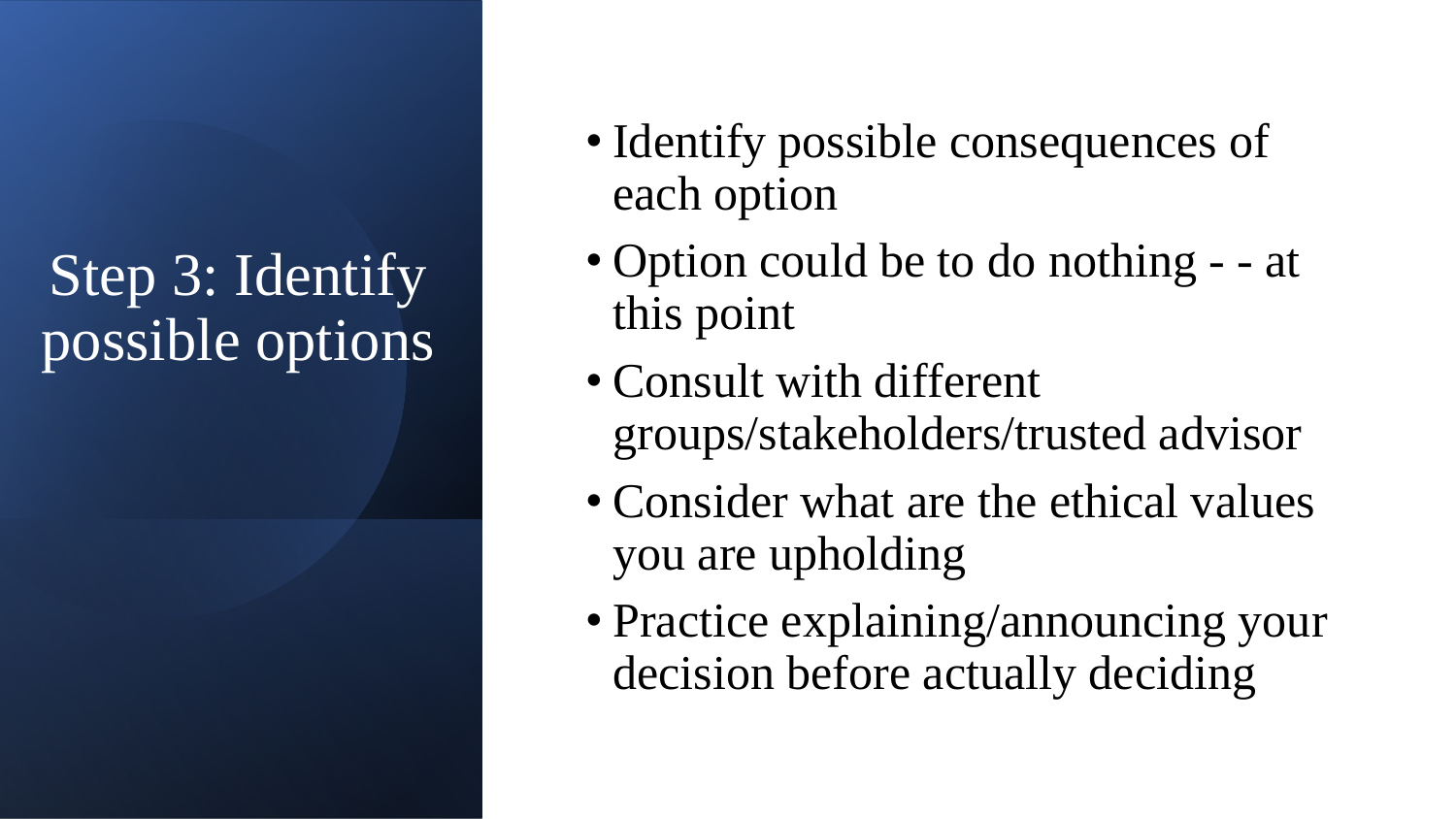Typical methods of resolving ethical issues

Utilitarianism – Greatest good for greatest number of people

- Does not mean there is no harm
- Looks at consequences
- Focus on future effects of possible actions
- Involves some compromise
- Most common approach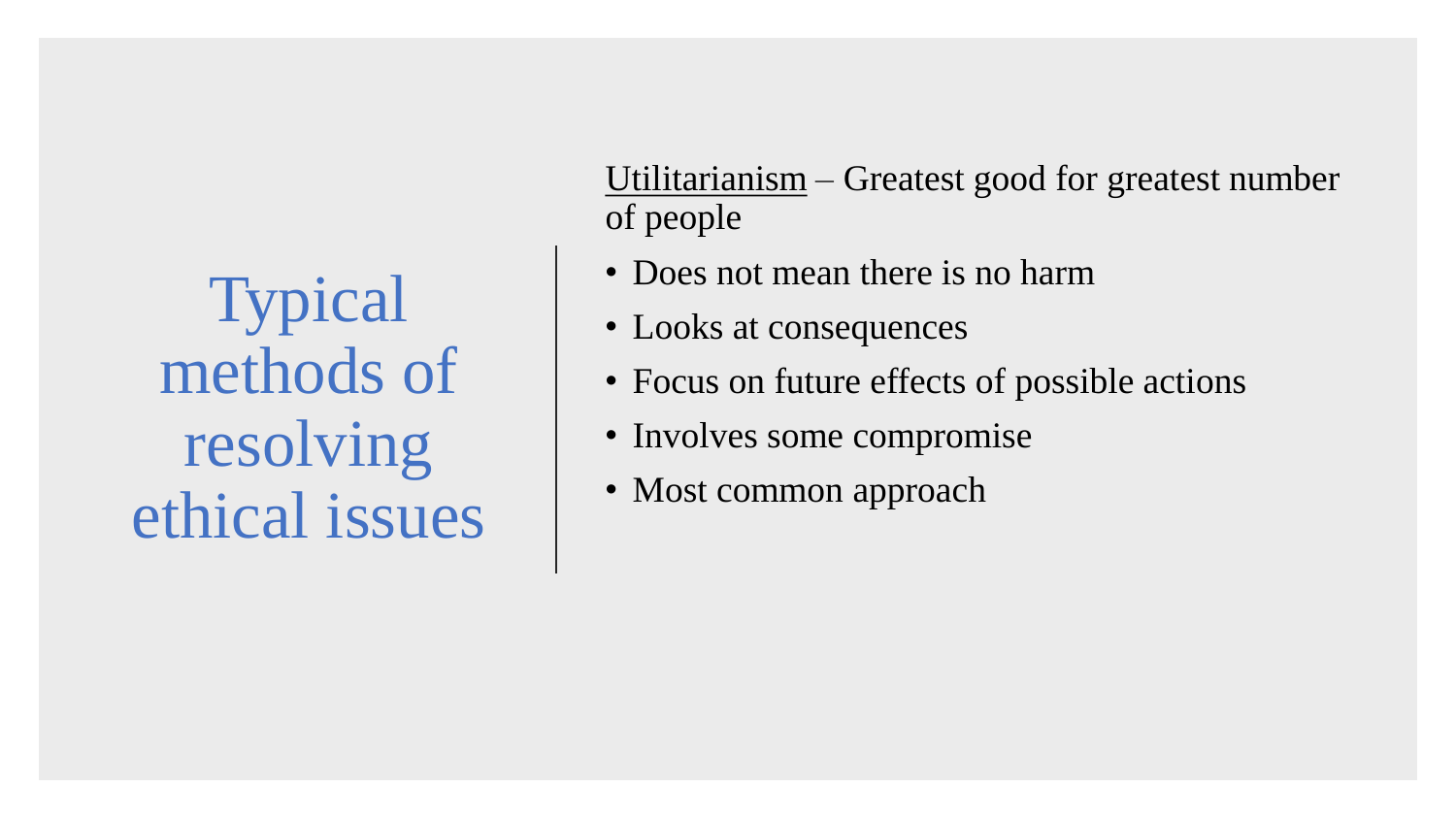Typical methods at resolving ethical issues …

Duty-based (deontological) – Decisions made based on one's duties or obligations

- Obligations as human beings to others (e.g., not hurt others, care for children, etc.)
- Consequences do not drive the analysis
- Obeying universal moral law
- Goal is to do the right thing
- Focus on rules regardless of the possible outcome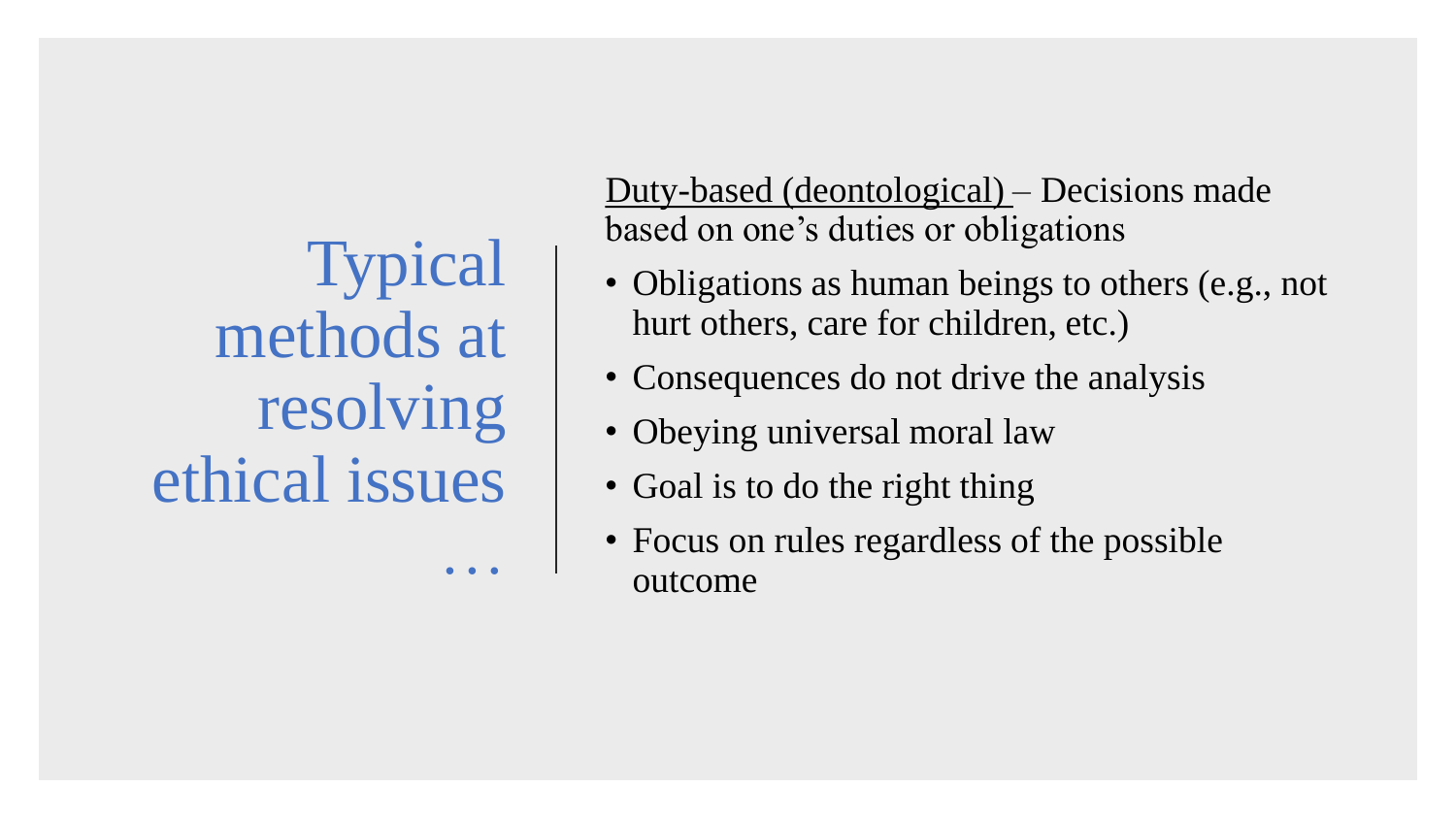Typical methods at resolving ethical issues …

Virtue – Concerned with character traits

- Asks what kind of person should you be and what your actions say about your character
- Accounts for all aspects of the human experience and the whole person
- This assumes that we acquire virtue through practice. By practicing being honest, just, generous, etc., a person develops an honorable and moral character. According to Aristotle, by honing virtuous habits, people will likely make the right choice when faced with ethical challenges.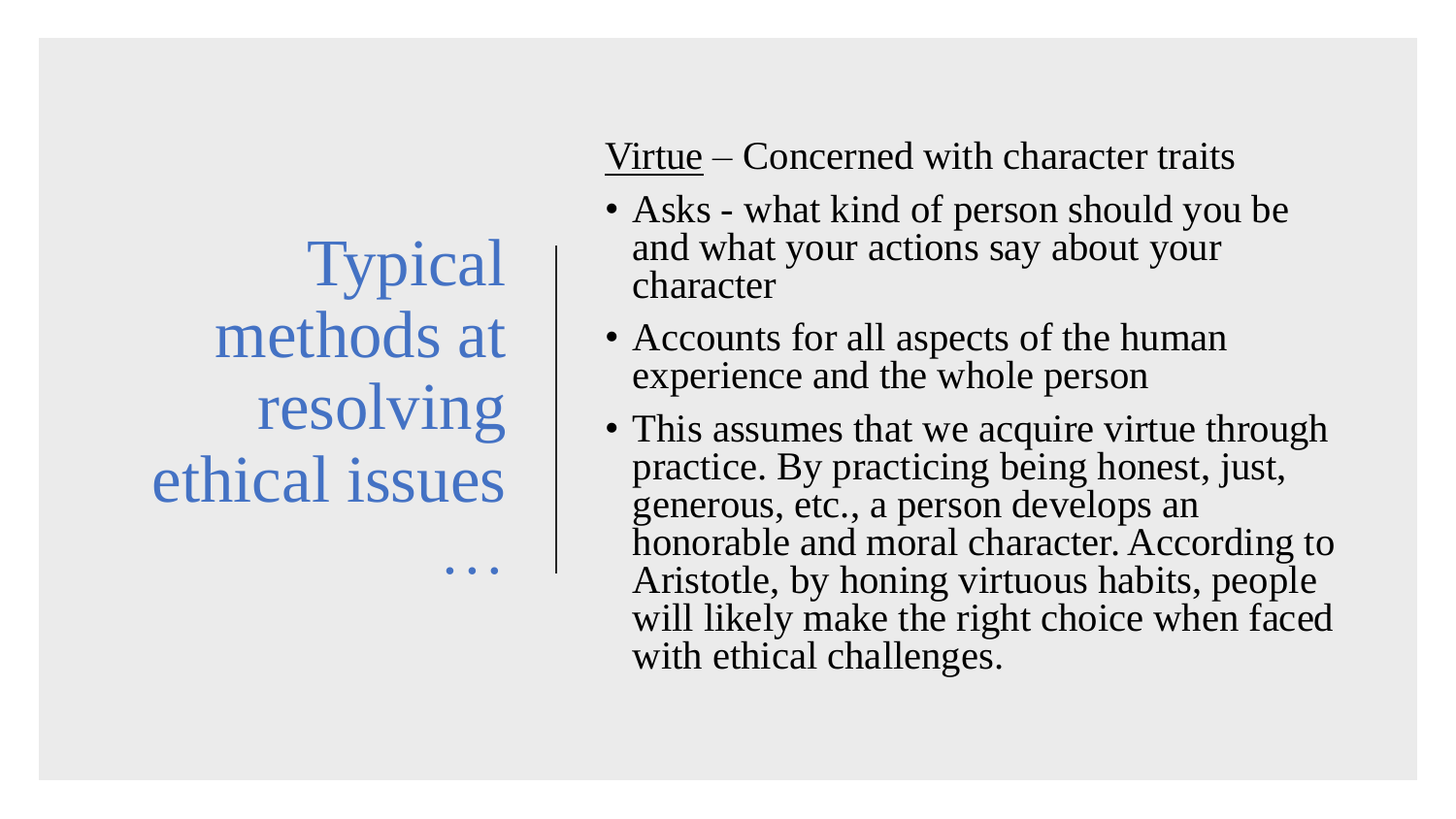## Step 4: Make a decision/act

- $\bullet$  But  $\ldots$
- Before discussing making the decision or addressing the ethical issue, let's talk a bit about how it is that good people make bad or unethical decisions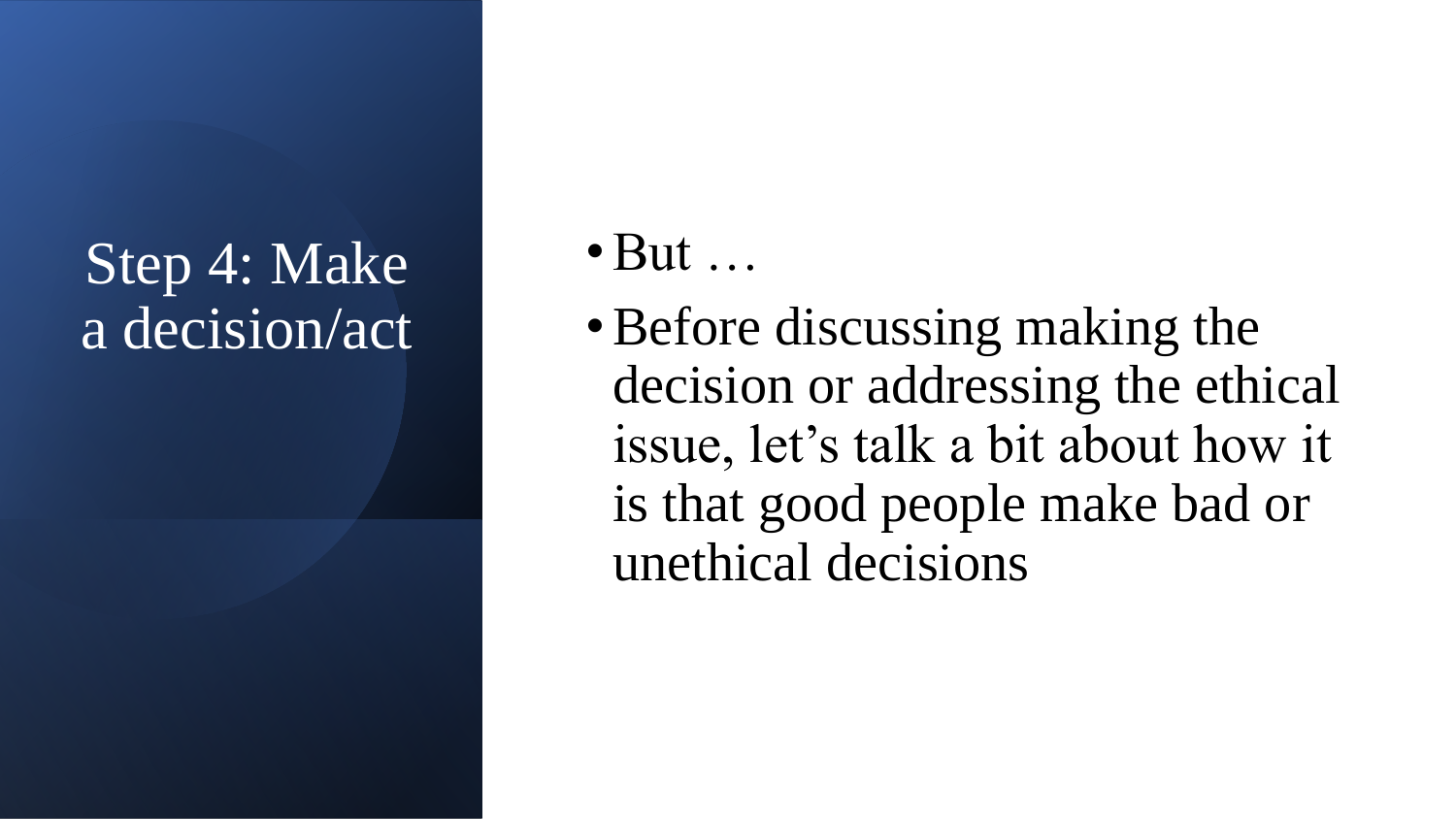Ethical decisionmaking

Why do we make decisions that are unethical?

- Always predict we will be ethical in future, hypothetical situations
- Key is decision time and after
- Decision time we say there were no ethical issues; or we do not see the ethical dimensions; or pressures from other sources influence our decision
- After the fact we say we in fact behaved ethically. *Post hoc* justification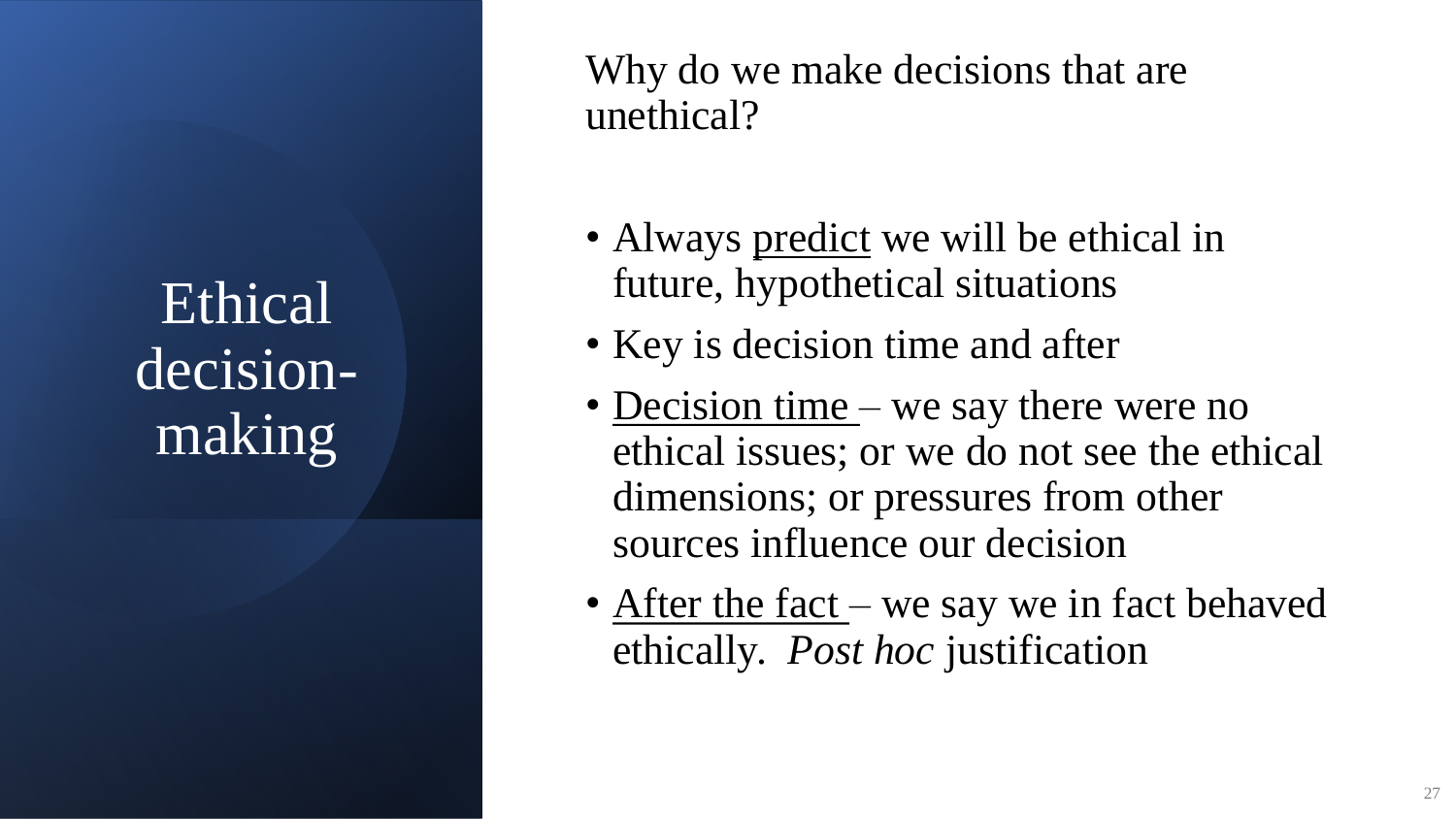## Watch out if you hear these phrases or explanations …

- It's for a good cause (ends/means)
- I had to do this thing/it was necessary, therefore it is ethical
- It was a business decision
- It's just doing my job
- I did it for you
- Fighting fire with fire
- Everyone else does it
- Others do it all the time
- It's ok if I don't personally gain
- I can still be objective

[Adapted from UC San Diego Ethics Program](https://blink.ucsd.edu/finance/accountability/ethics-awareness.html#Obstacles)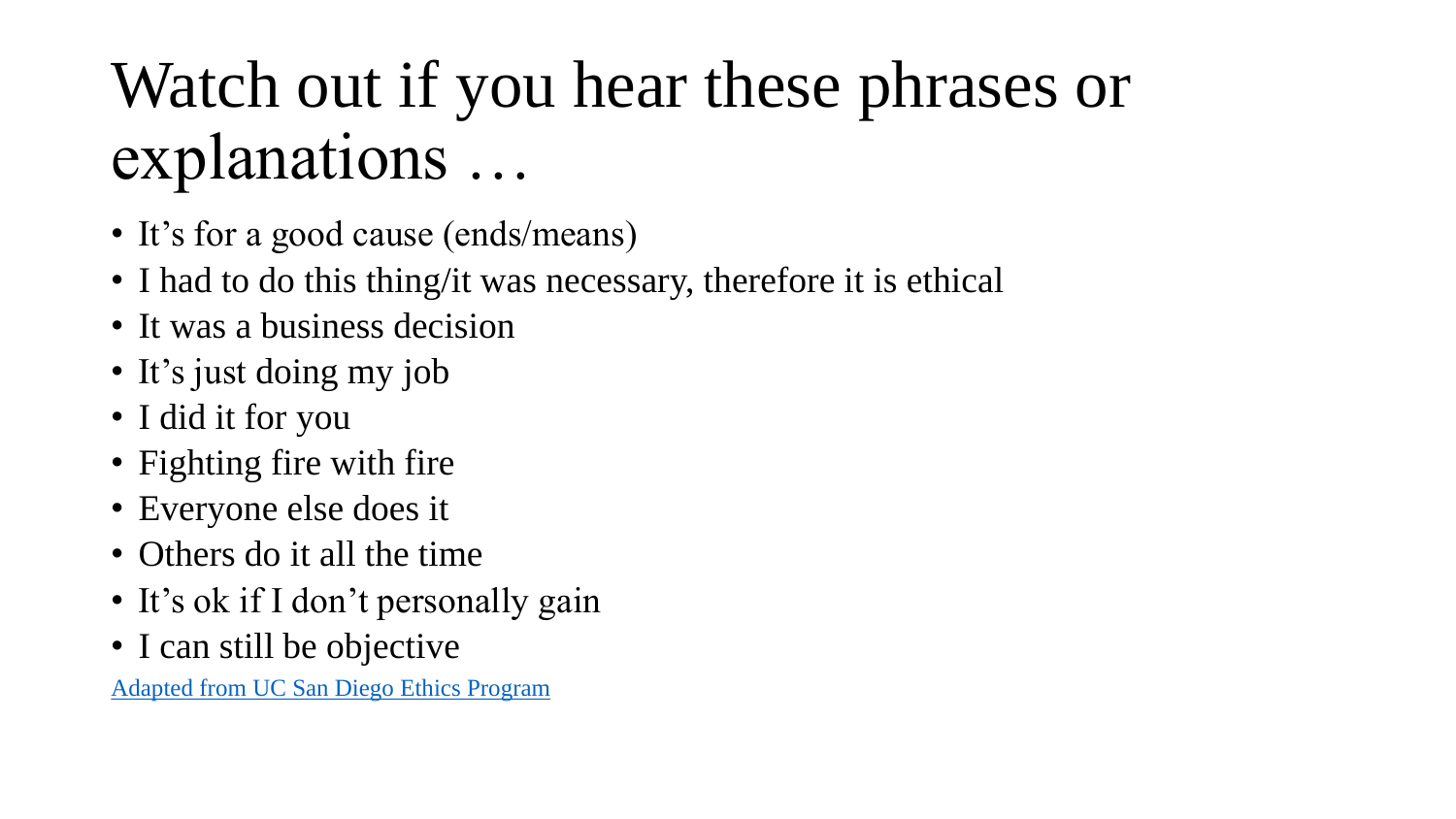## Other rationalizations to be aware of …

- My action is in everyone's best interests.
- No one will find out what I've done.
- The organization/boss will condone my action and protect me.

Saul W. Gellerman, "Why 'Good' Managers Make Bad Ethical Choices," *Harvard Business Review on Corporate Ethics* (Boston: Harvard Business School Press, 2003), 59.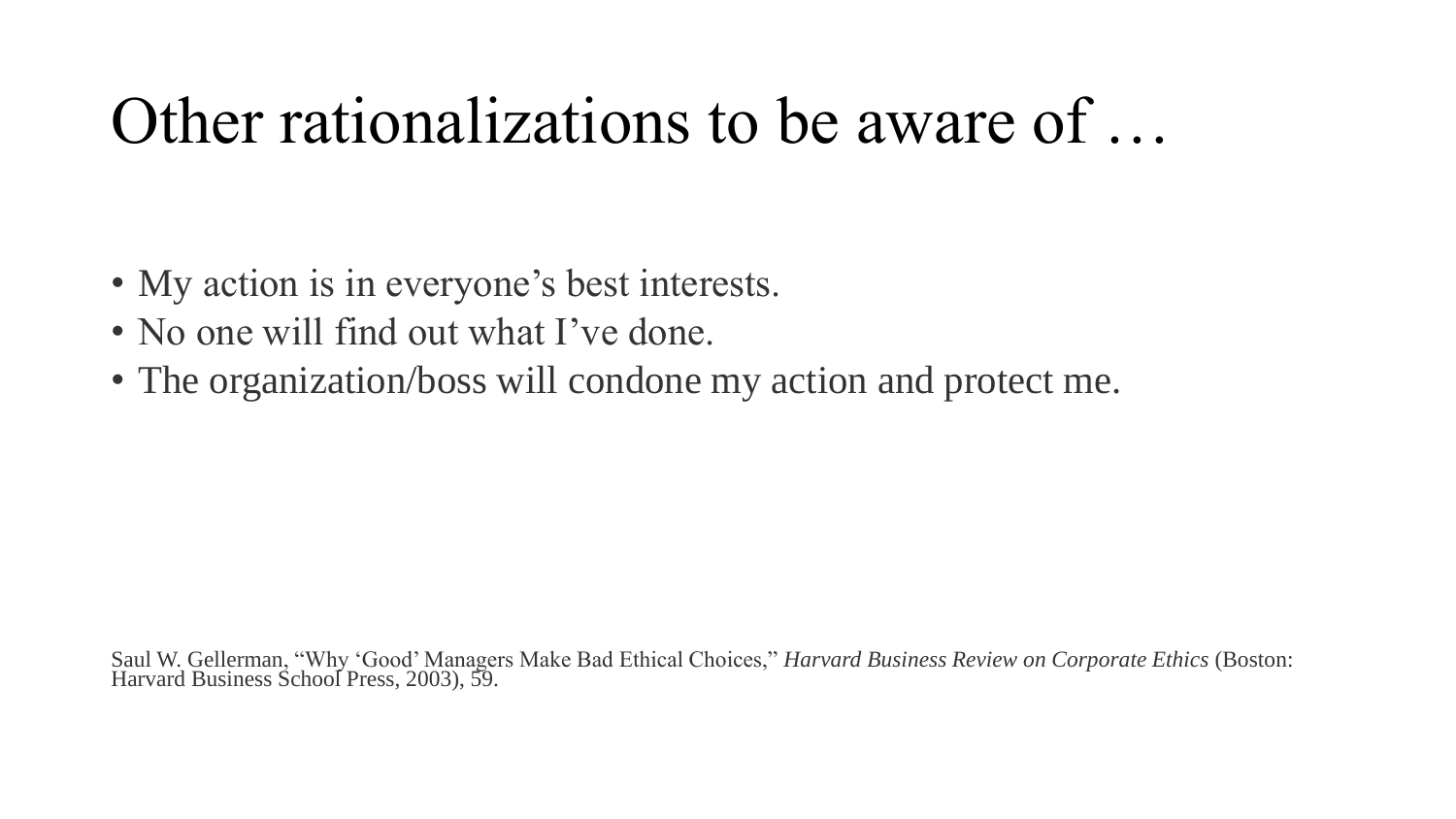## Some last points about decision-making

- Overestimate the cost of doing the right thing and underestimate the cost of failing to do so
- Our decision making is influenced by biases or desires (ingrained values)
	- If I stand to benefit personally or professionally from my decision, I will be biased
	- If I want something badly, then my decision-making will be flawed
	- Motivated by my desire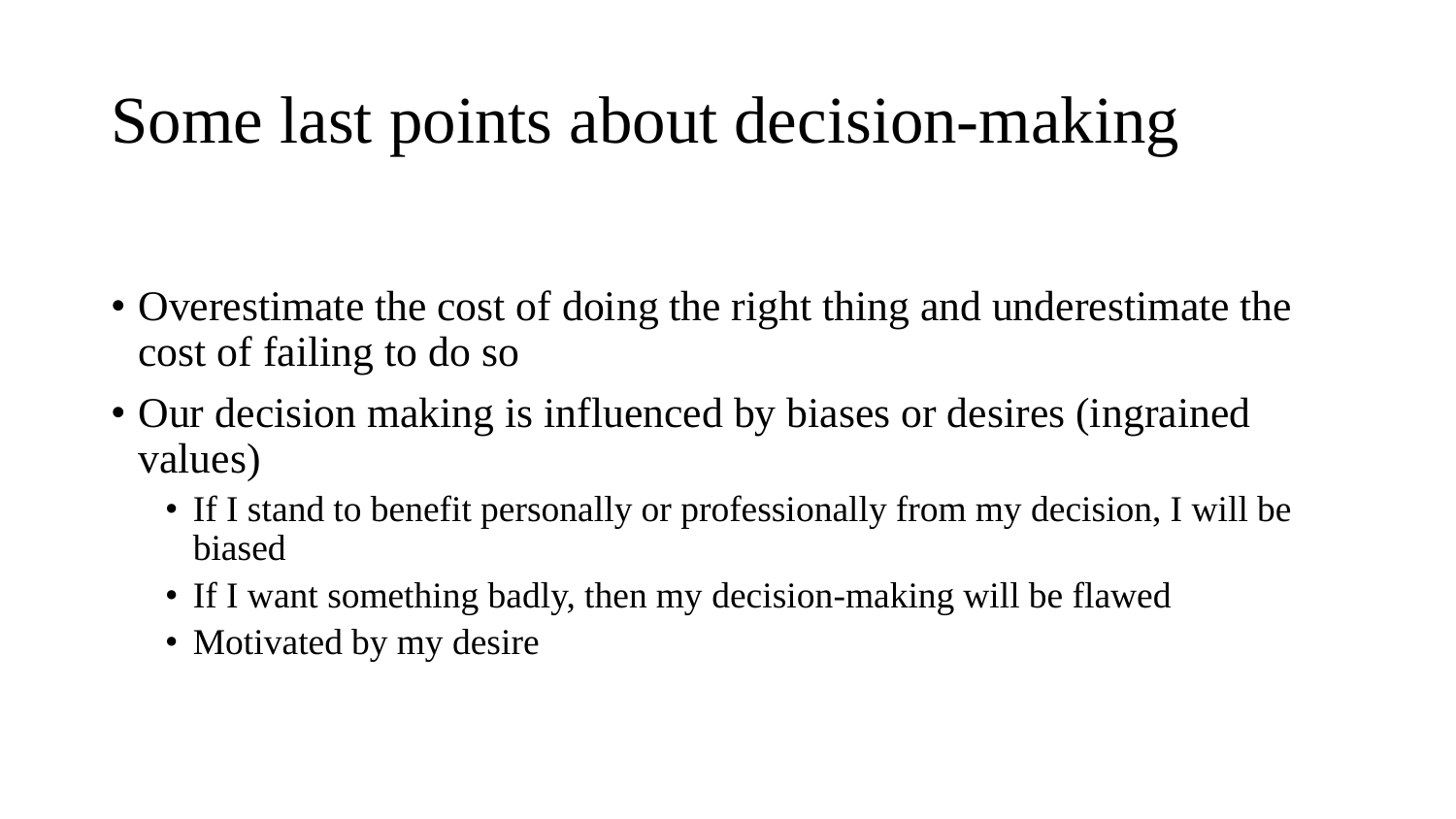Why we ignore ethical lapses in others

## Motivated blindness

- Do not see ethical failings in others if that would harm the observer
- Organizational loyalty
- •Incentives (*e.g.*, \$\$\$)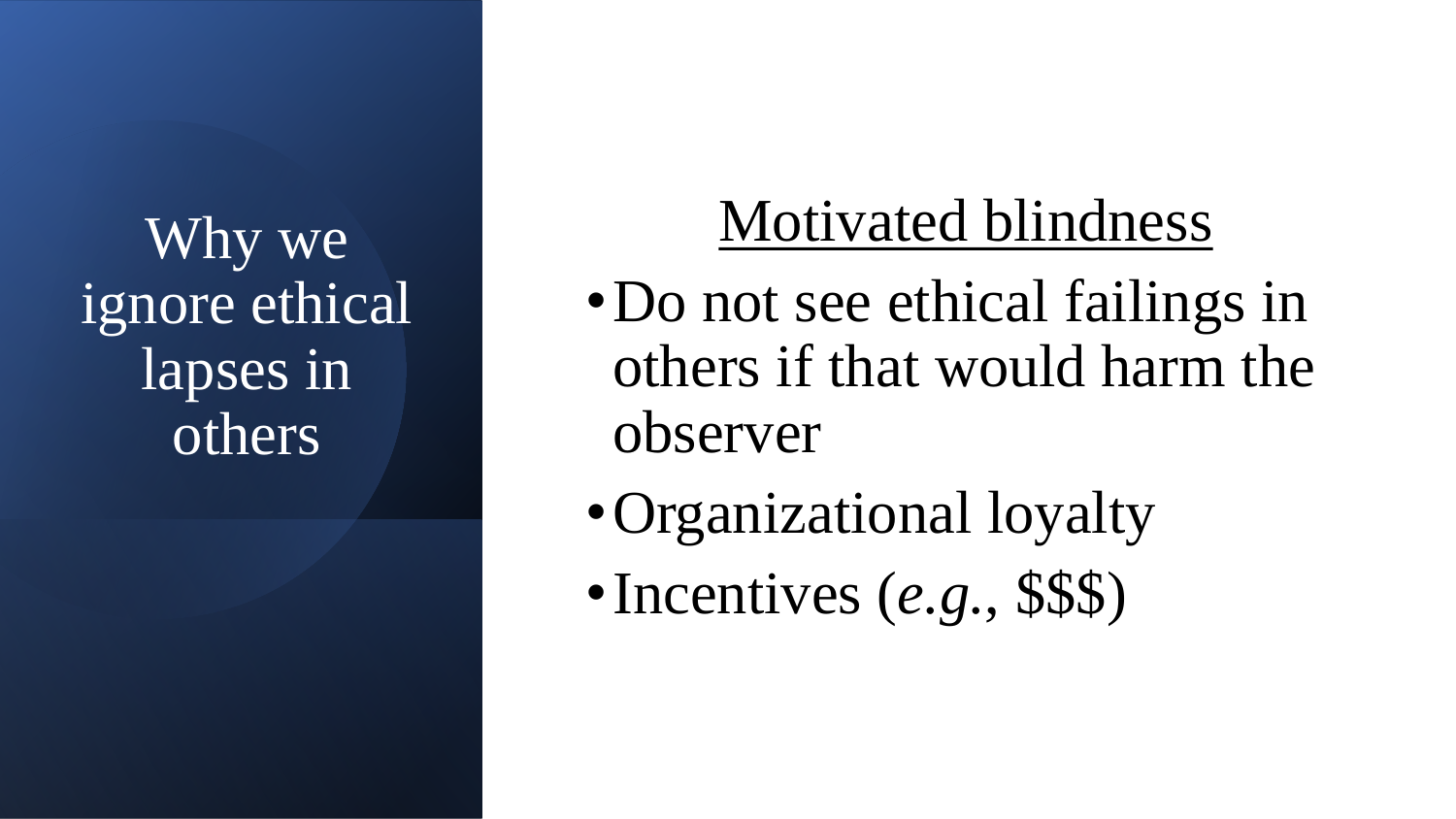Why we ignore ethical lapses in others

## Erosion of ethical standards

• Less likely to perceive unethical behavior if it occurs over time

• Moving the ethical line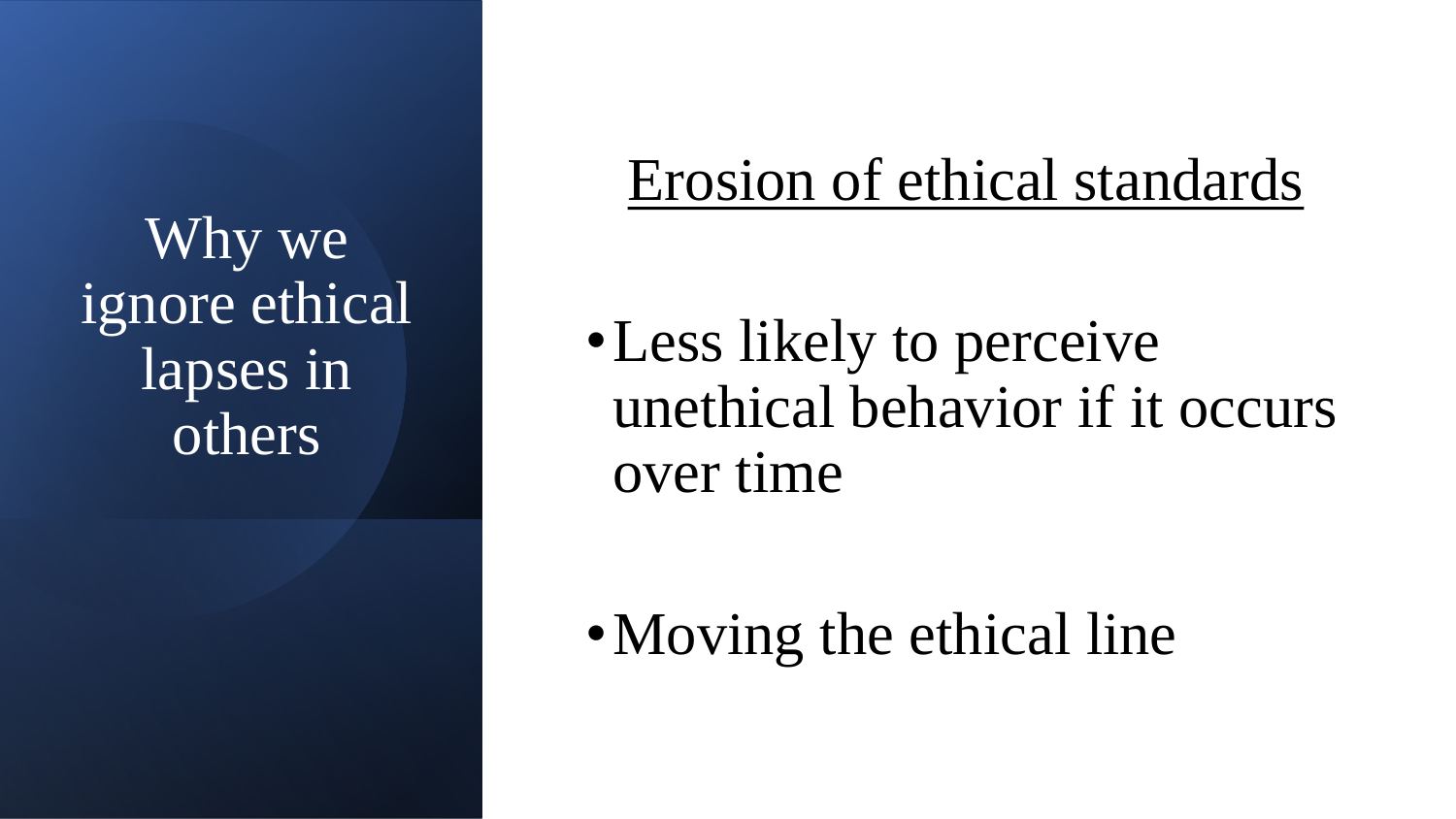Why we ignore ethical lapses in others

#### Value outcomes over process/outcome bias

- •Judging the ethicality of actions based on whether harm follows rather than the ethicality of the choice itself
- Only noticing unethical actions if harm results
- And if the harm is to a real or identifiable victim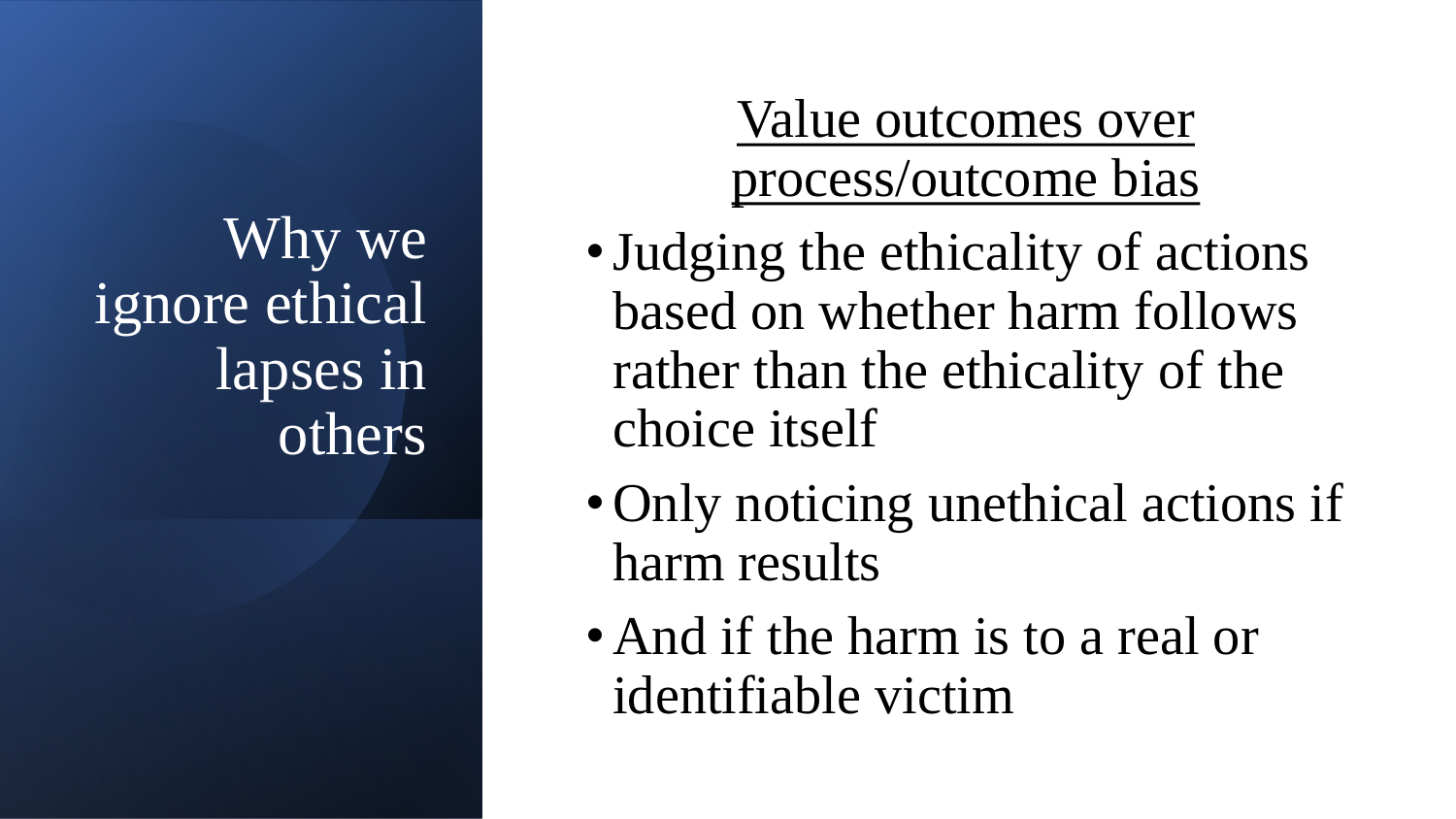# Ok, *now* we can make the decision …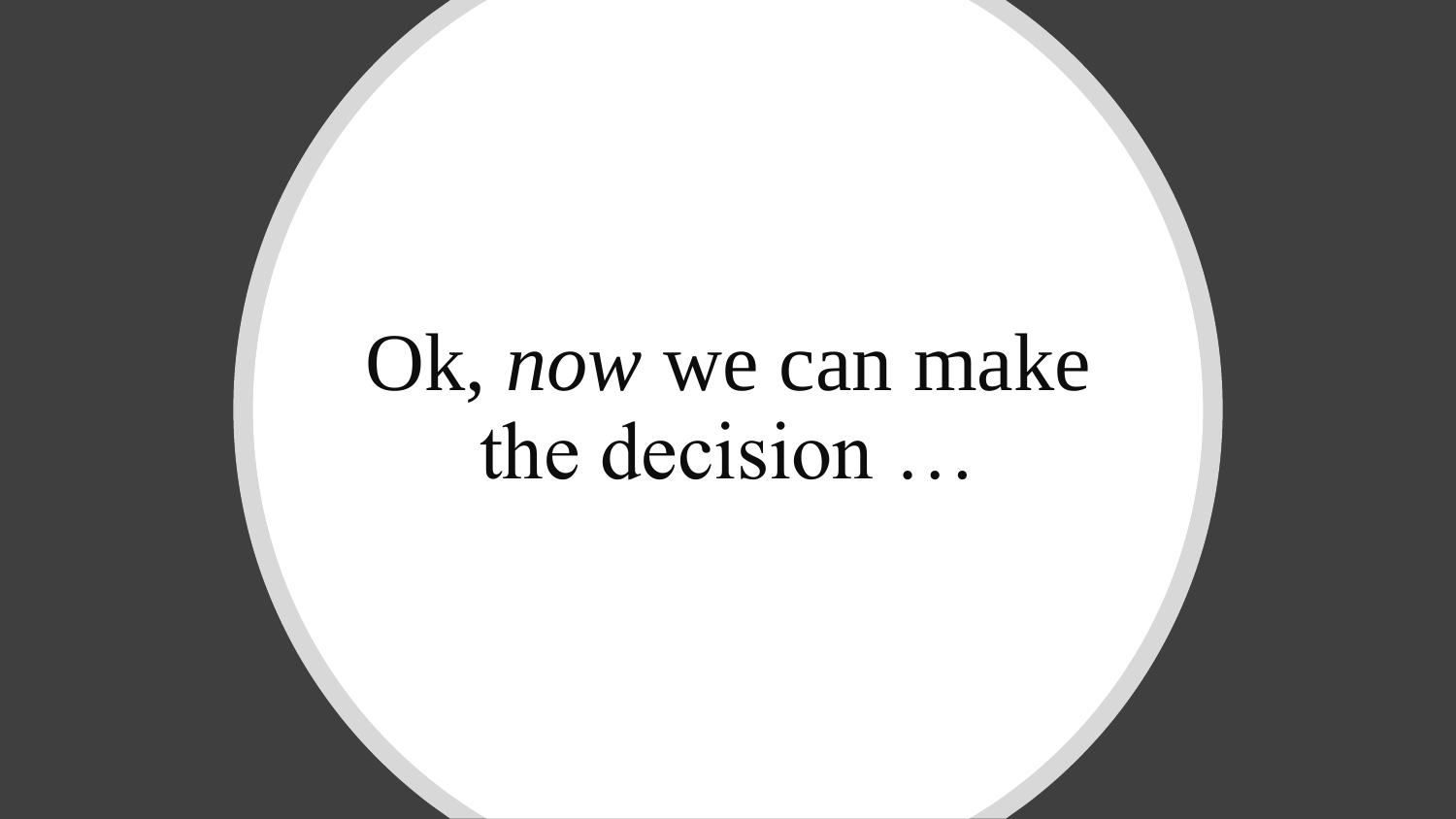## Step 4: Make a decision/act

- Decision may be to do nothing
- Decision may be to change something drastically
- Decision may be how to handle a crisis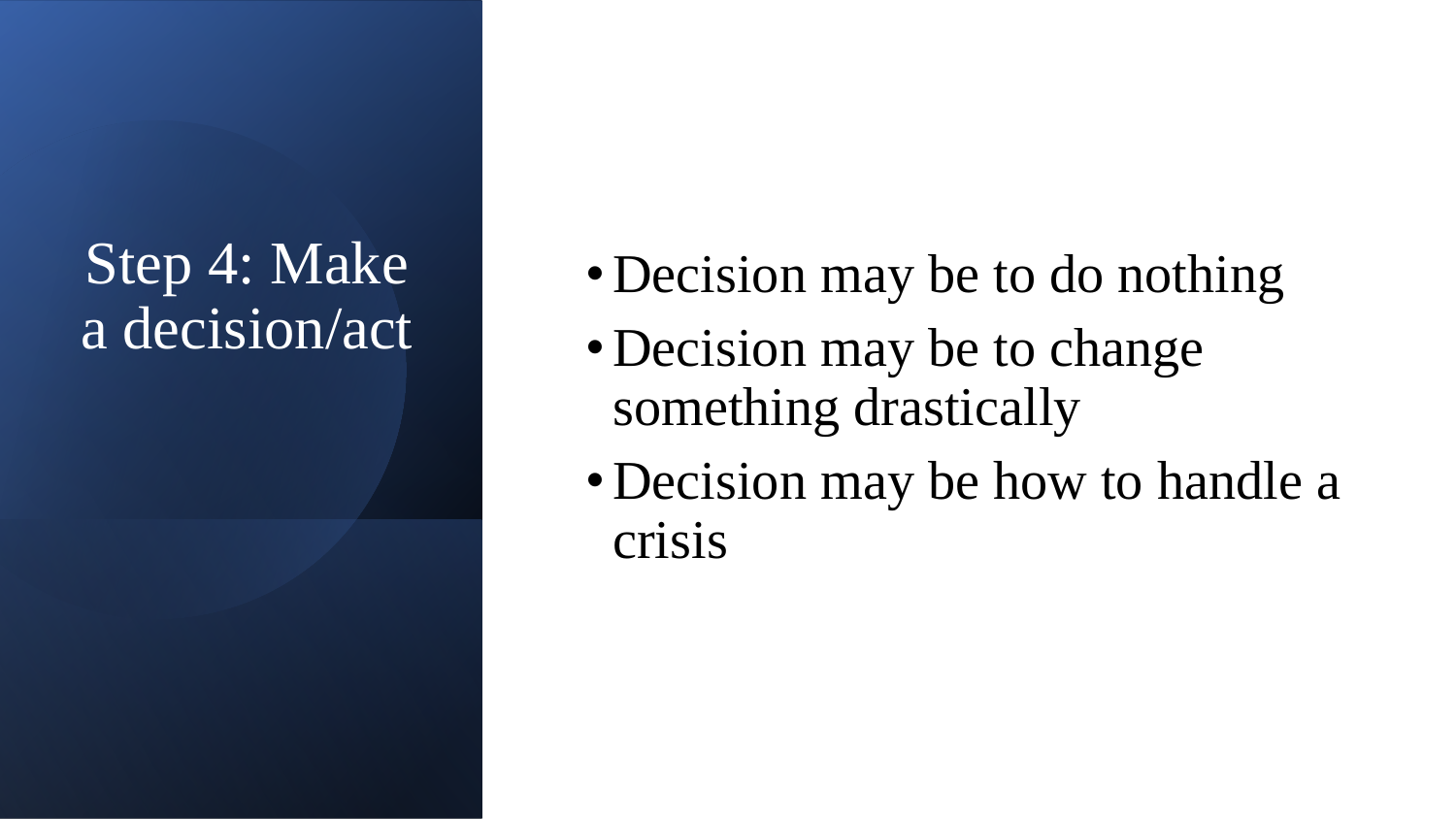## Step 4: Make a decision/act

- Other factors to consider:
- When must a decision be made?
- Who must make the decision?
- You?
- Someone else?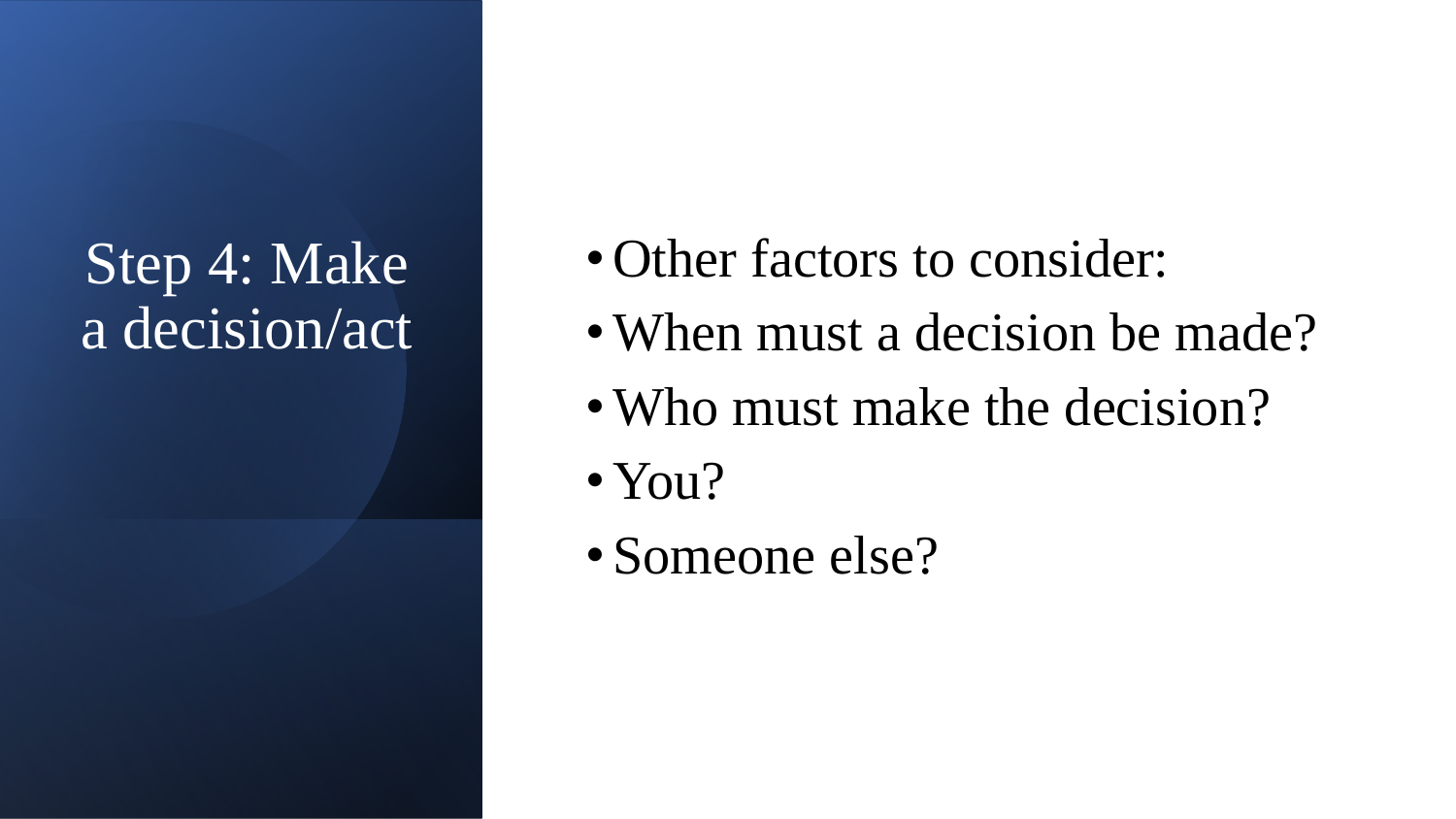Step 5: Communicate & implement the decision

How will you explain your decision to those negatively affected?

How will you explain to your boss?

How will you explain to Congress?

How will you explain to the IG?

How will you explain to the press?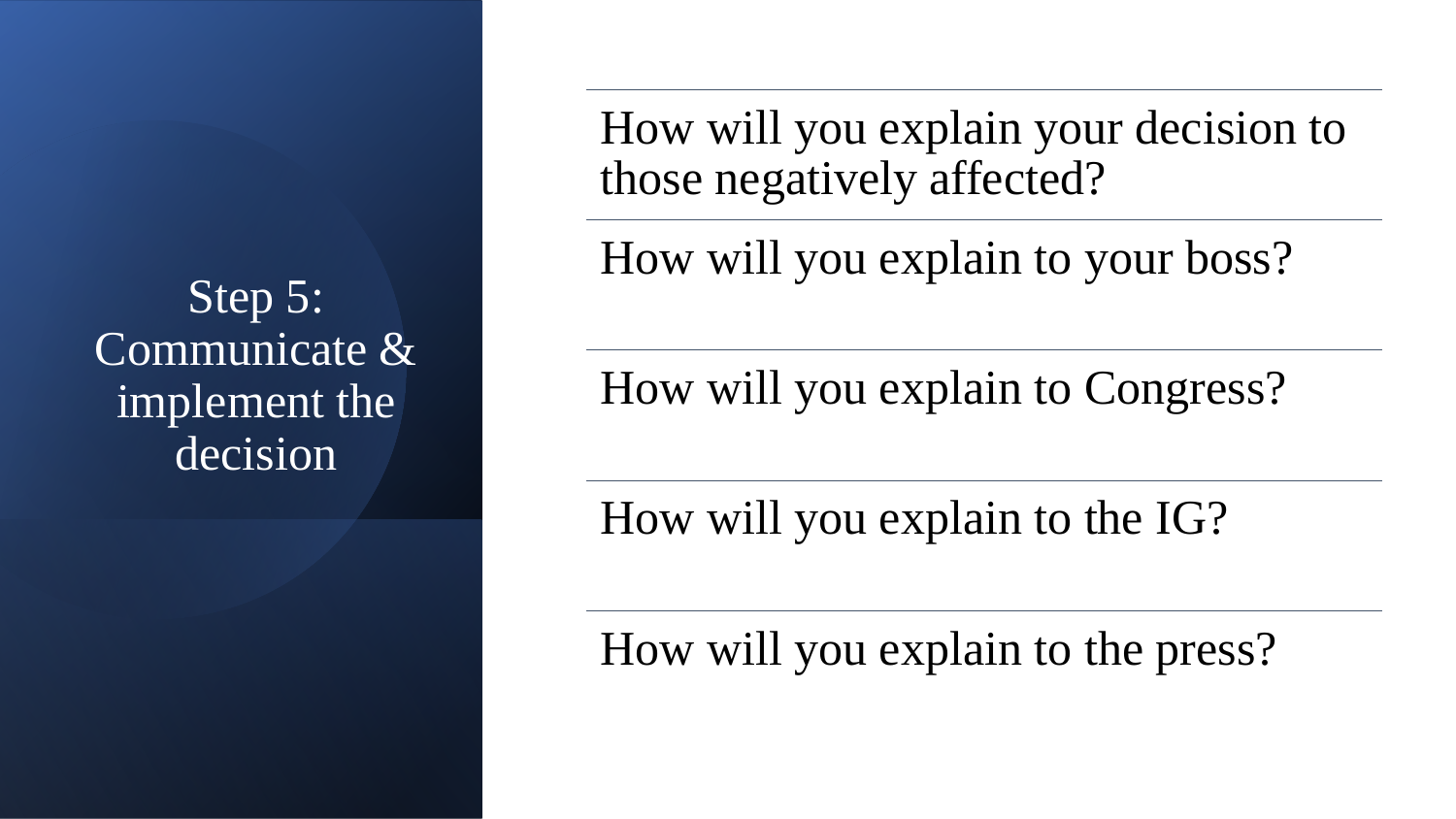## Step 5: Communicate & implement …

• How will this decision be implemented?

• Who will be involved?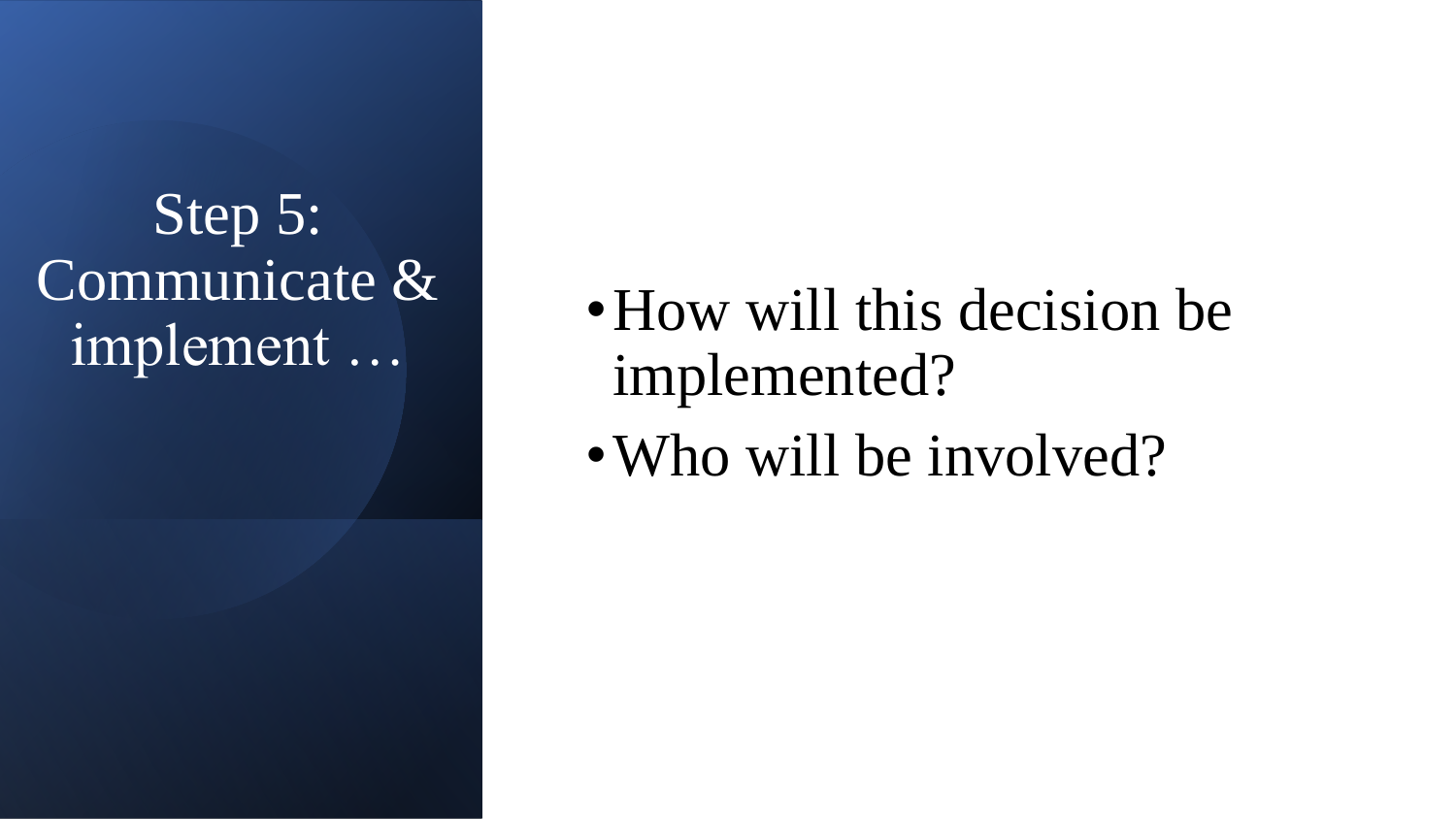Creating A Culture of Ethical Decision Making and Behavior

- Educate staff about ethical rules
- Encourage discussion of ethical issues
- Develop and nurture your reputation for following rules and making ethical decisions
- Ethics training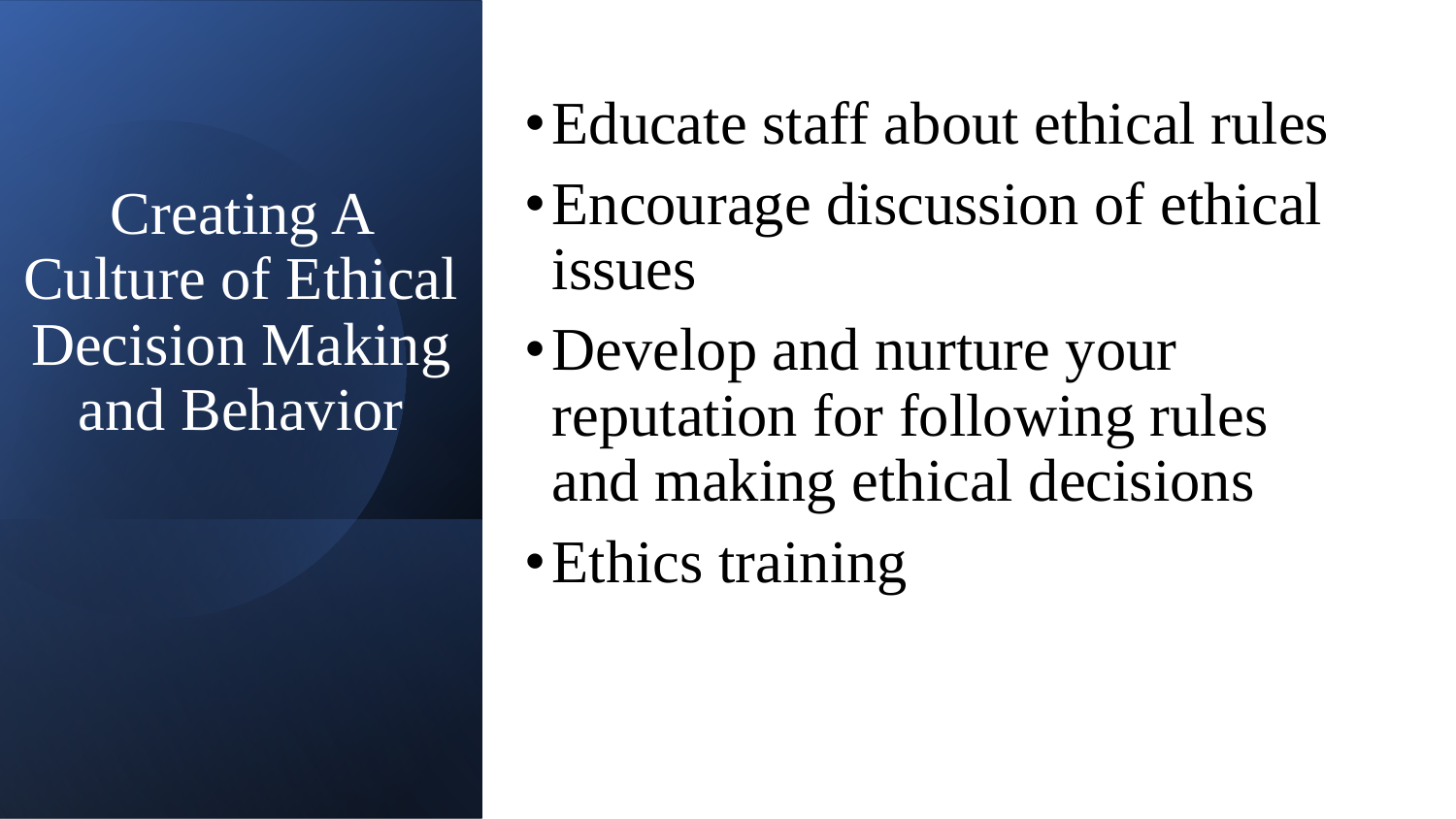Thank you! James M. Eisenmann [Jeisenmann@aldenlg.com](mailto:Jeisenmann@aldenlg.com) @jimeisenmann [www.aldenlg.com](http://www.aldenlg.com/)